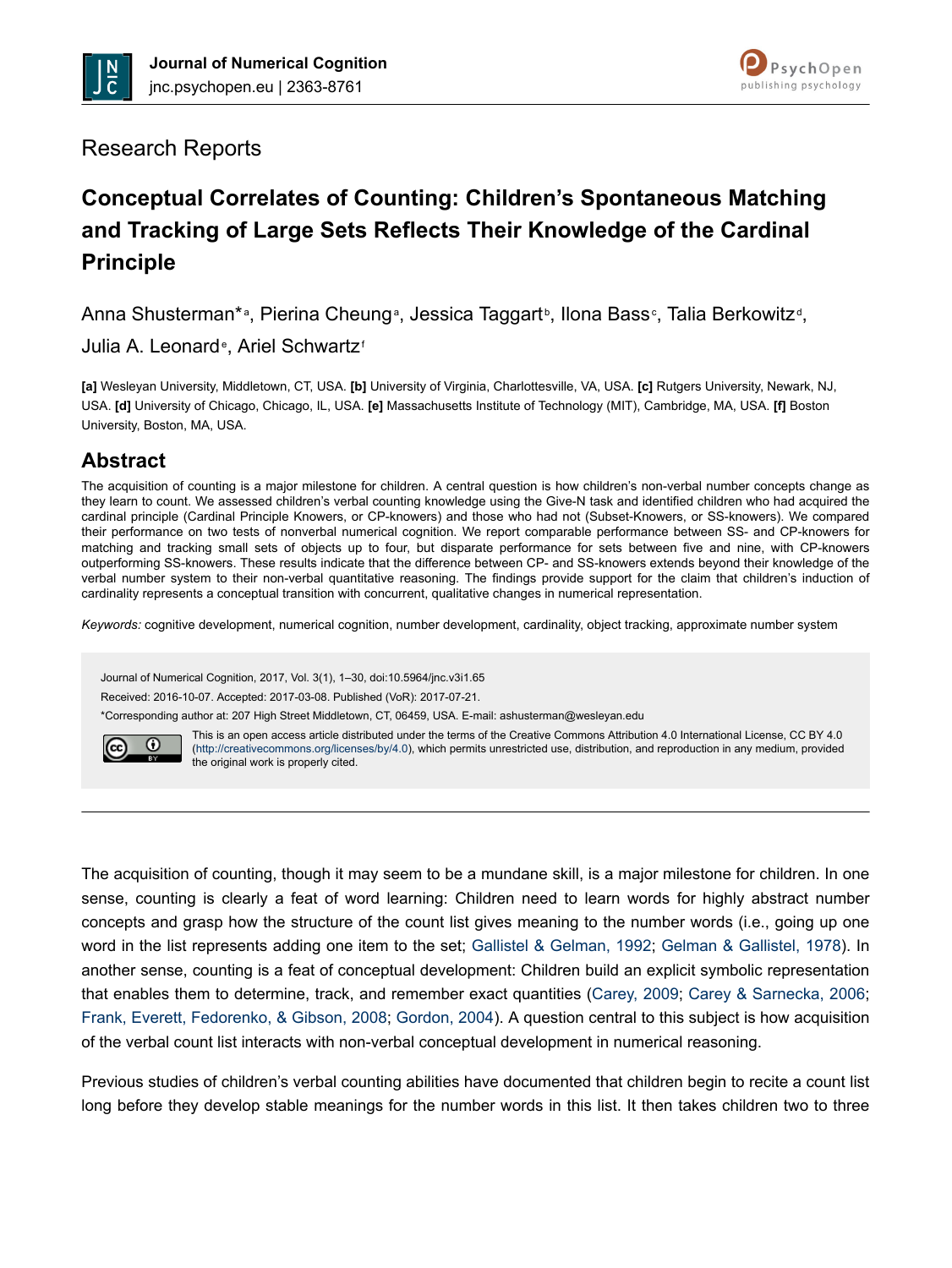years from the time they learn the count list to acquire the cardinal principle—the idea that the last number in the count represents the cardinality of the set (e.g., [Fuson, 1988](#page-25-0); [Gelman & Gallistel, 1978;](#page-26-0) [Schaeffer,](#page-28-0) [Eggleston, & Scott, 1974](#page-28-0); [Wynn, 1992](#page-29-0)). The cardinal principle is a foundational concept that serves as a building block for later mathematical thinking. Using the Give-N task, researchers have consistently shown that English-speaking children start off learning the meanings of number words in a piecemeal fashion. First, around the age of two, children develop an understanding of the meaning of "one" ("one"-knowers; i.e., they can give one object when asked for one, and avoid giving one when asked for other quantities). They then make stagelike jumps approximately every six months to become "two"-, "three"-, and then "four"-knowers—collectively termed "Subset Knowers" (henceforth SS-knowers) because during these stages children know the exact quantities referred to by numerals for a *subset* of the count list they are able to recite [\(Le Corre, Van de Walle,](#page-26-0) [Brannon, & Carey, 2006;](#page-26-0) [Lee & Sarnecka, 2010,](#page-26-0) [2011](#page-26-0); [Sarnecka & Lee, 2009](#page-28-0); [Wynn, 1990](#page-29-0), [1992](#page-29-0)). Children who can accurately provide an experimenter with any requested number (usually tested up to 6) are labeled "Cardinal-Principle Knowers" (henceforth CP-knowers). Becoming a CP-Knower is often regarded as a categorical shift distinct from the subset knower levels. While SS-Knowers might understand cardinalities of small numbers, they have not generalized the cardinality principle such that they can flexibly apply it to a range of set sizes.

Using a wide range of tasks, several studies have found that SS-knowers and CP-knowers differ qualitatively on their interpretations of number word meanings (e.g., [Condry & Spelke, 2008;](#page-25-0) [Le Corre et al., 2006](#page-26-0); [Le Corre](#page-26-0) [& Carey, 2007](#page-26-0); [Sarnecka & Carey, 2008](#page-28-0); [Slusser & Sarnecka, 2011;](#page-28-0) [Wynn, 1990, 1992\)](#page-29-0). For example, only CPknowers—but *not* SS-knowers— have exact numerical meanings for quantities larger than three or four. On the Give-N task, only CP-knowers can generate a large set of objects upon request (e.g., *Can you give me six fish?*), and this ability defines their status as CP-knowers. Further, CP-knowers, but not SS-knowers, appear to understand that moving forward one number word on the count list means adding one item to the set—e.g., when an object is added to a set of five objects, the set now has six objects and not seven ([Sarnecka & Carey,](#page-28-0) [2008](#page-28-0); see [Davidson, Eng, & Barner, 2012](#page-25-0) for evidence that this generalization extends only to a limited count list). Moreover, only CP-knowers can correctly match pictures that are labeled with large number words (e.g., *This picture has eight turtles. Find another picture with eight turtles*.), while SS-knowers are equally likely to choose the foil that matches on continuous extent such as total surface area, or non-numerical attributes such as color (green turtles) or mood (happy turtles; [Slusser & Sarnecka, 2011](#page-28-0)). Finally, only CP-knowers, but not SS-knowers, show evidence that they understand equinumerosity—if two sets have the same cardinal value, they hold the same quantity [\(Sarnecka & Wright, 2013](#page-28-0)). Together, these studies show that CP-knowers differ from SS-knowers with regard to their knowledge of how number words relate to cardinalities of sets of objects, particularly for sets greater than four.

Several studies on populations that lack a verbal count list suggest that the ability to represent large exact quantities is dependent on having exact meanings for large number words. For example, studies with two Amazonian tribes show that verbal counting may allow humans to represent, match, and track large exact quantities ([Frank et al., 2008;](#page-25-0) [Gordon, 2004](#page-26-0); [Pica, Lemer, Izard, & Dehaene, 2004](#page-27-0)). In one study of the Pirahã, a tribe that lacks a natural number system in their language, performance on set-matching tasks was excellent for small numbers (one, two, three) but became more variable as the set size increased ([Gordon, 2004](#page-26-0)). A follow-up study by [Frank and colleagues \(2008\)](#page-25-0) replicated Gordon's results, showing near-perfect performance on small set sizes and a linear decline in performance for quantities greater than four. In particular, they found that performance on larger sets (> 4) was especially impaired for tasks that required participants to remember

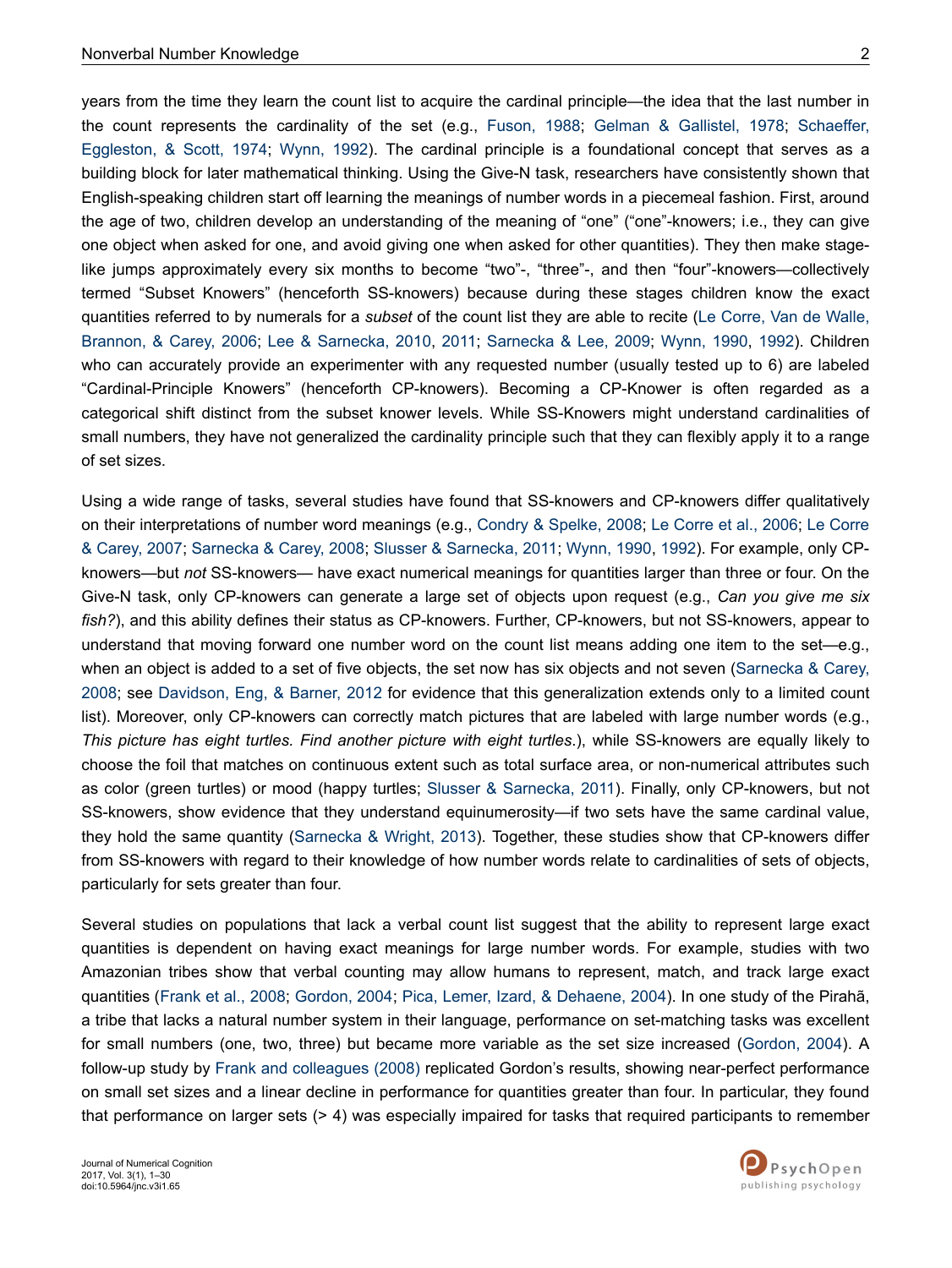particular quantities for some short period of time or to re-create an array in a different spatial orientation than the target array. This pattern of results has also been found in another population. [Flaherty and Senghas \(2011\)](#page-25-0) showed that older deaf signers in Nicaragua who lacked a stable count list also faced difficulties re-creating exact set sizes larger than six, but they were capable of re-creating small sets. Collectively, these studies show that speakers of languages that do not have a verbal count list have difficulty representing and tracking large but not small quantities, suggesting that the acquisition of verbal number is central to solving nonverbal numerical problems that require the representation of large exact quantities.

These findings are consistent with previous research showing that small sets of objects can be represented with parallel individuation (PI)—an object tracking system that is present in infants, adults, and other animal species (for review, see [Feigenson, Dehaene, & Spelke, 2004\)](#page-25-0). Using PI representations, individual objects are represented as mental symbols in working memory, but the system's working memory capacity is limited to representations of set sizes of up to three or four items in human adults (e.g., [Feigenson & Carey, 2003](#page-25-0), [2005](#page-25-0); [Feigenson, Carey, & Hauser, 2002;](#page-25-0) [Hauser & Carey, 2003;](#page-26-0) [Trick & Pylyshyn, 1994\)](#page-29-0). This explains how people from the Amazonian tribes and Deaf Nicaraguan signers can still represent small exact sets by deploying the PI system, despite not having a verbal count list. However, given its set size limit, the PI system cannot support the representation of large sets beyond four. In fact, much previous research has pointed towards another innate non-verbal representation of sets—the approximate number system (ANS)—for representing sets of all sizes [\(Dehaene, 2011;](#page-25-0) [Piazza, Pinel, LeBihan, & Dehaene, 2007](#page-27-0); [Whalen, Gallistel, & Gelman, 1999](#page-29-0); [Xu &](#page-29-0) [Spelke, 2000](#page-29-0); see [Feigenson et al., 2004](#page-25-0) and [Cantrell & Smith, 2013](#page-24-0) for reviews). Unlike the PI system, the ANS represents number as continuous mental magnitudes and is limited in precision: The ability to discriminate any two numbers is determined by their ratio (i.e., Weber's law). For example, it is easier to discriminate 5 from 6 dots than 55 from 56 dots, even though the absolute difference is one dot in both comparisons. Therefore, although the ANS can represent large sets, it cannot generate an exact representation of large quantities, leading to the less precise performance on number tasks seen amongst people from Amazonian tribes and the Deaf Nicaraguan signers. Consistent with this cognitive science literature, in this paper we refer to sets within the PI range as "small" sets and beyond this range as "large" sets.

If neither PI nor the ANS can support the representation of large exact quantities, how do humans represent, for example, a set of ten objects exactly? As studies on populations that lack a verbal count list suggest, the process of acquiring number word meanings may allow us to represent and track large exact quantities ([Carey,](#page-25-0) [2004](#page-25-0), [2009](#page-25-0)). Thus, one possibility is that acquiring the cardinal principle coincides with gaining the ability to track large exact quantities. Drawing on the cross-linguistic evidence, [Frank et al. \(2008\)](#page-25-0) argued that the verbal counting system is a "cognitive technology" that makes existing exact number representations explicit, allowing a person to note and remember exact quantities larger than four via counting. It is possible that the acquisition of verbal counting influences even more fundamental processes than memory for ephemeral quantities: Learning number language may actually change perceptual, attentional, or conceptual aspects of number representation.

Notably, both of the nonverbal number systems undergo significant developmental change over the same time period during which most children acquire meanings for number words. The acuity of the ANS improves in a protracted fashion throughout early childhood, with a discriminability ratio of 1:2 in 6-month-old infants [\(Xu &](#page-29-0) [Spelke, 2000\)](#page-29-0) and 2:3 in 9- month-old infants ([Lipton & Spelke, 2003](#page-26-0), [2004\)](#page-27-0). Numerical acuity dramatically increases in children between 3 and 5 years—the same period during which children acquire verbal counting

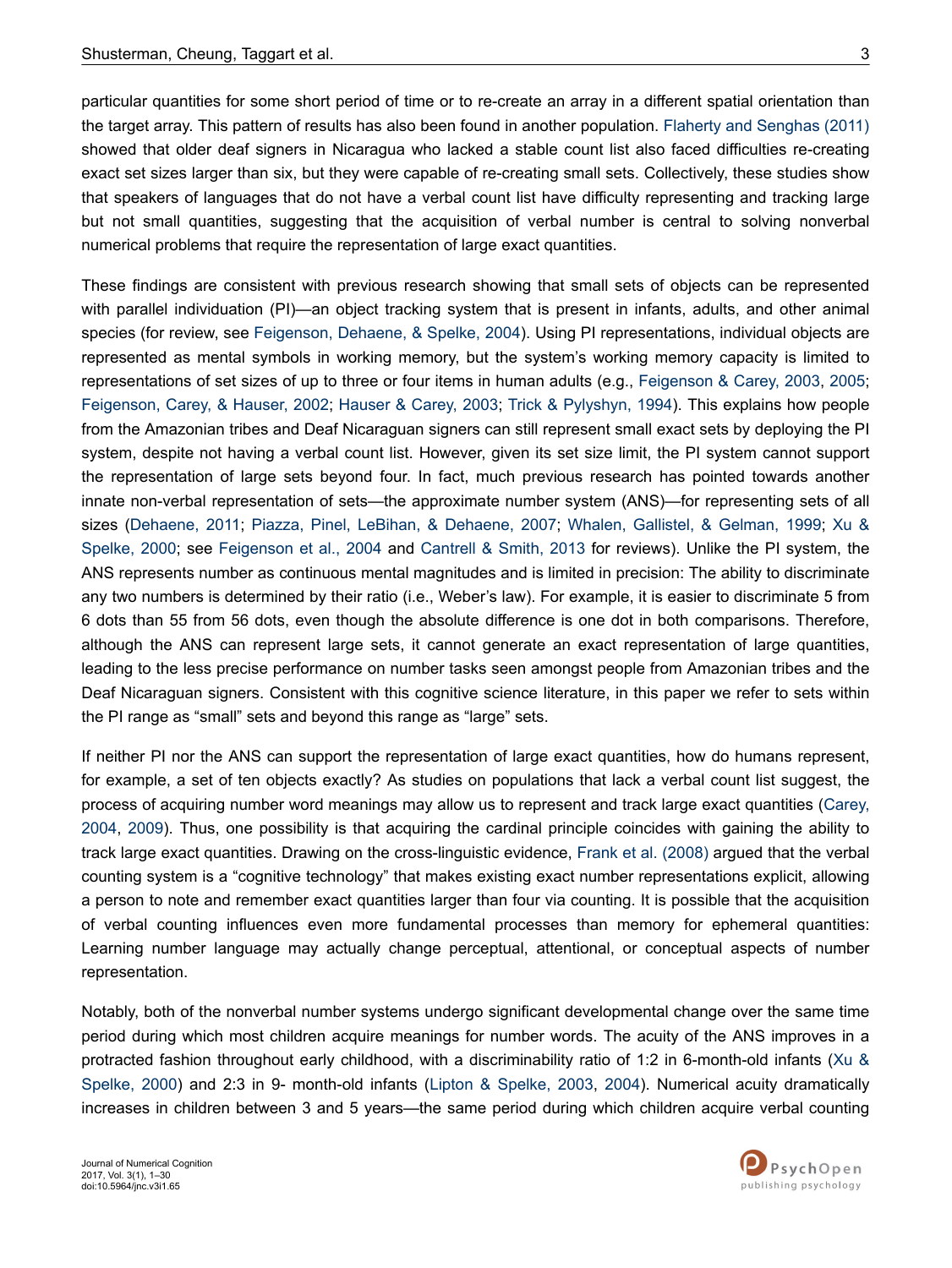[\(Halberda & Feigenson, 2008](#page-26-0))—and eventually reaches a discriminability ratio of about 7:8 in Western adults [\(Barth, Kanwisher, & Spelke, 2003\)](#page-24-0). Developmental change is also evident in the PI system: Newborns can track only two objects [\(Coubart, Izard, Spelke, Marie, & Streri, 2014](#page-25-0)); 12-month-olds fail tasks requiring them to track more than three objects simultaneously [\(Feigenson & Carey, 2003,](#page-25-0) [2005](#page-25-0)); between the ages of 3 and 6, this limit increases to sets of four or even five ([O'Hearn, Hoffman, & Landau, 2011](#page-27-0); [Ross-Sheehy, Oakes, &](#page-27-0) [Luck, 2003;](#page-27-0) [Starkey & Cooper, 1995\)](#page-28-0).

Previous studies studying the relationship between children's counting skills and their ability to solve non-verbal numerical tasks (i.e., tasks that do not require the interpretation of numerical language like "two," "six," "more") have yielded mixed findings. Importantly, many of the studies on number language and concepts do not provide convincing evidence regarding the relationship between acquiring the cardinal principle and representing large sets in typical development, because the methods used do not evaluate both of these abilities simultaneously [\(Brannon & Van de Walle, 2001](#page-24-0); [Huntley-Fenner & Cannon, 2000;](#page-26-0) [Mix, 1999a](#page-27-0), [1999b](#page-27-0), [2008a,](#page-27-0) [2008b;](#page-27-0) [Mix,](#page-27-0) [Huttenlocher, & Levine, 1996;](#page-27-0) [Negen & Sarnecka, 2010](#page-27-0)). To test the hypothesis that acquiring a count list allows us to represent and track large exact quantities, two criteria need to be met: First, it is necessary to compare preschoolers who have not yet acquired the cardinal principle (i.e., SS-knowers) to those who have (i.e., CP-knowers). The SS-knowers serve as a meaningful comparison group: Although they often have a verbal count list up to "eight" or higher, they only have meanings for the small numbers. Second, it is important to use tasks that require children to represent large exact sets greater than four.

Previous developmental studies exploring the relationship between counting and non-verbal numerical representation have not met these two criteria. Using a non-verbal triad task, [Mix \(1999a](#page-27-0), [1999b,](#page-27-0) [2008a](#page-27-0), [2008b\)](#page-27-0) showed children a target set of objects (2, 3, or 4), and asked them to match it from two to three alternative arrays that differed from the target set in various dimensions (e.g., the number of objects, density between individual objects, length, and object type). Mix tested children with a range of counting abilities (i.e., ages consistent with SS- and CP-knowers) and found that children with minimal counting proficiency (i.e., those who could give at least two objects in Give-N) could recognize numerical equivalence between sets despite surface dissimilarities, but children who completely lacked counting ability could not (see [Negen & Sarnecka,](#page-27-0) [2010](#page-27-0), for similar findings). These findings reveal that verbal counting knowledge is correlated with non-verbal numerical cognition, in that minimal counting ability corresponded with above-chance performance on a matching task. In these studies, further counting development, including performance on the Give-N task consistent with understanding cardinality, was not related to performance on the non-verbal tasks. However, the stimuli used in the study entailed small numbers only. If cardinality is specifically related to non-verbal representation of *large* exact sets, the relationship could not have been observed in this study.

In another study exploring the relationship between counting and non-verbal number representation, [Brannon](#page-24-0) [and Van de Walle \(2001\)](#page-24-0) used a non-verbal numerical comparison task and found an overall effect of verbal counting knowledge similar to [Mix's \(1999a](#page-27-0), [1999b,](#page-27-0) [2008a,](#page-27-0) [2008b\)](#page-27-0) studies. Specifically, children who knew at least some number word meanings were better at numerical comparison than those who did not know any number words. However, while this study used both small and large sets, the children were 2- and 3-year-olds and all in the pre-counting or SS-knower range. Thus, these findings again indicate a relationship between the onset of verbal counting and non-verbal numerical cognition, but the question remains whether there is an additional relationship between acquiring cardinality and non-verbal representation of large sets.

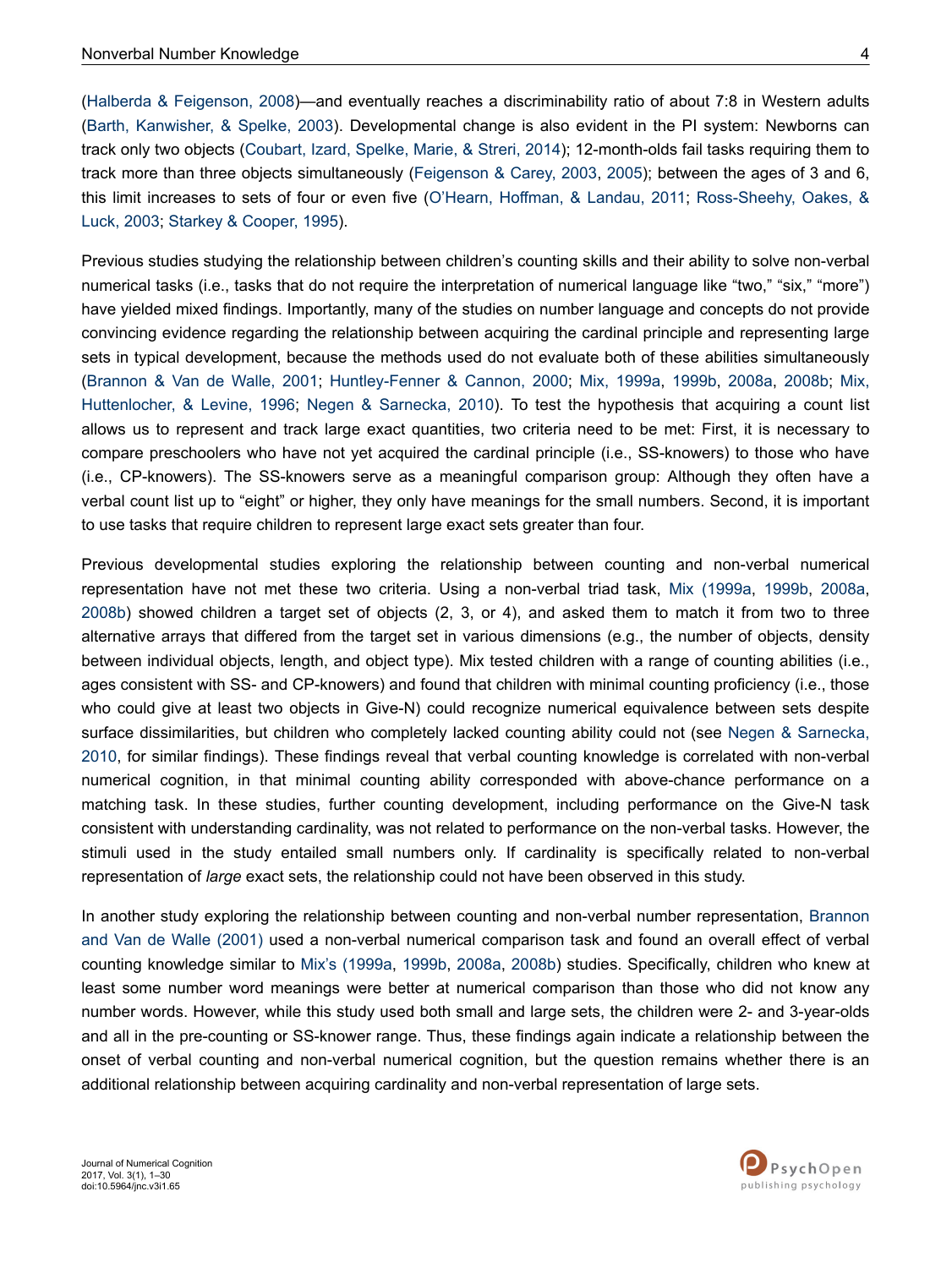Finally, numerous recent studies have reported a more general correlation between symbolic number knowledge, typically performance on a math achievement test, and nonverbal numerical acuity in the ANS, in infants through adults (e.g., [Libertus, Feigenson, & Halberda, 2011](#page-26-0); [Libertus, Odic, & Halberda, 2012](#page-26-0); [Mazzocco, Feigenson, & Halberda, 2011](#page-27-0); [Sasanguie, Göbel, Moll, Smets, & Reynvoet, 2013](#page-28-0); [Starr, Libertus, &](#page-28-0) [Brannon, 2013](#page-28-0)). Most of the studies in this area do not focus on how counting ability and the acquisition of the cardinal principle relates to the development of nonverbal numerical representations. Several recent studies explicitly test for and find a relationship between cardinality and ANS acuity [\(Chu & Geary, 2015](#page-25-0); [Shusterman,](#page-28-0) [Slusser, Halberda, & Odic, 2016](#page-28-0); [Wagner & Johnson, 2011](#page-29-0)), indicating a qualitative change in magnitude representations when children acquire cardinality. These studies used a dot comparison task in which participants were shown two sets of dots and asked to select the more numerous set (e.g., "Point to the side with more dots"). While this task is often used to investigate the ANS, this paradigm reveals how finely participants perceive more-less relations, but not how accurately participants represent any particular quantity. Thus, the dot-comparison studies do not explicitly test for a difference between CP- and SS-knowers in the exact representation of quantities specifically larger than four.

To summarize, previous developmental studies have not found a relationship between the acquisition for number words beyond four (i.e., beyond the PI range) and the representation of exact quantities above four. The studies conclude only a minimal relationship between number words and performance on non-verbal tasks beyond the onset of counting, in contrast with the data from atypical populations, which suggest a strong relationship between number language and number concepts. However, those developmental studies did not explicitly hypothesize or test for a relationship between language and thought in the representation of large numbers. Additionally, there is a need in the field to develop non-verbal tasks other than dot comparison to assess the nature of children's cognitive representations of number. The current study addresses these challenges.

## **The Present Study**

The goal of the present research is to investigate whether children who have grasped the counting system in language (i.e., CP-knowers) show better performance in matching and tracking large quantities in non-verbal numerical tasks than those who have not (i.e., SS-knowers). We hypothesized that children should be able to solve nonverbal problems involving small quantities (one, two, and three) regardless of their verbal number knowledge, drawing on the PI system [\(Chi & Klahr, 1975;](#page-25-0) [Feigenson et al., 2004](#page-25-0); [Starkey & Cooper, 1980](#page-28-0)). In contrast, for quantities larger than three, children who have not fully grasped the verbal counting system should show more variable and less accurate performance than children who have mastered verbal counting.

To test this, we examined preschool children's performance on verbal and nonverbal number tasks using both small (1-3) and large (5-20) sets. In the present research, we developed two non-verbal numerical tasks, inspired by Hannula and colleagues' research on 'spontaneously focusing on numerosity' or SFON (e.g., [Edens](#page-25-0) [& Potter, 2013;](#page-25-0) [Hannula & Lehtinen, 2005;](#page-26-0) [McMullen, Hannula-Sormunen, & Lehtinen, 2013,](#page-27-0) [2014;](#page-27-0) see [Rathé](#page-27-0) [et al., 2016,](#page-27-0) for a recent review). SFON is defined by [Hannula and Lehtinen \(2005\)](#page-26-0) as a child's self-generated tendency to pay attention to and engage with quantities and number without prompting or any explicit cues in the environment. SFON is measured with tasks that include the exact numerosity of a set as one of several dimensions to which a child might attend (e.g., imitating the experimenter's action of feeding carrots to a rabbit),

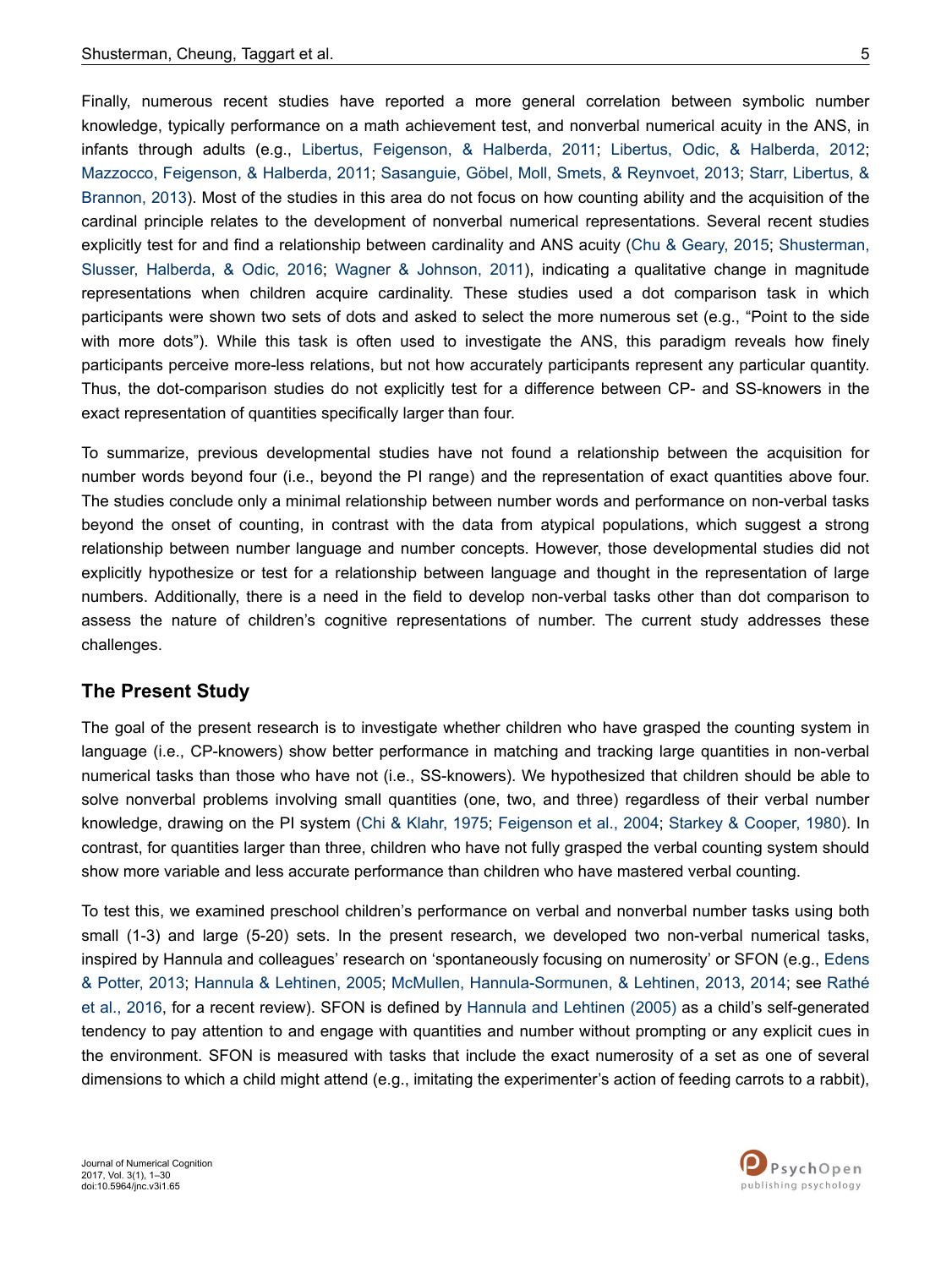without explicit guidance or instruction regarding counting or numbers (i.e., without statements like "How many are there?" or "Count the carrots.").

In Experiments 1 and 2, we adapted the Cardinality task from [Hannula and Lehtinen \(2005\)](#page-26-0) to create the Caterpillar Game: children were presented with stuffed toy 'caterpillars' with some number of 'feet' sewn on, and were asked to retrieve socks for each caterpillar. The major difference between our method and the original was that children in our study completed trials with all set sizes presented, whereas Hannula and Lehtinen started with one truncated the procedure if children did not provide an exactly correct response for a certain set size. Thus, not all children in their study received trials with large set sizes, precluding systematic analyses of children's performance on those set sizes. We presented children with a variety of set sizes that ranged from 1 to 10. Critically, following the spirit of other SFON research, the instructions did not involve number words or any numerical language (e.g., "more"). Children were also never explicitly prompted to count (e.g., by asking "how many"), but they were not discouraged from doing so.

We predicted that if acquiring the cardinal principle makes it easier for children to encode large quantities, CPknowers, but not SS-knowers, should be more accurate in retrieving socks for the caterpillars. However, if any difference were found between SS- and CP-knowers' performance on the non-verbal matching task, it could be alternately explained by children's ability to generate verbal estimates corresponding to the number of items in the set. Therefore, we also assessed children's estimation knowledge, and the quality of children's mapping between verbal numerals and approximate representations of quantity in the ANS, using an estimation task— "Fast Cards"—used in previous studies ([Le Corre & Carey, 2007](#page-26-0); [Odic, Le Corre, & Halberda, 2015](#page-27-0); [Shusterman et al., 2016](#page-28-0)). In this task, children were shown sets of items flashed quickly on the screen and were asked to guess the number of dots. Previous studies have used this task to identify children who provide larger estimates for larger sets (Mappers) from those whose estimates do not differentiate among large sets (Non-Mappers). We analyzed children's performance on the Caterpillar task as a function of the quality of their mappings on Fast Cards.

While Experiments 1 and 2 tested children's ability to *match* large numerosities, in Experiment 3 we developed another non-verbal numerical task testing children's ability to *track* exact large numerosities. Children were shown an apparatus called "Mr. Elephant." They saw *N* balls (between 2 and 7) go into the chute on the top of the box, and then Mr. Elephant "blew" either *N* or *N –* 1 (between 1 and 7) balls out of his trunk. Children were then asked if all the balls came out. Similar to the non-verbal numerical matching task in Experiments 1 and 2 (the Caterpillar Game), children were never explicitly prompted to count; however, they were also not discouraged from doing so. We predicted that, if induction of the cardinal principle allows children to encode and track large quantities, CP-knowers would demonstrate better performance on tracking the larger numbers of objects that were put into the chute (i.e., more than 3 or 4) compared to SS-knowers.

## **Experiment 1**

In Experiment 1, children were tested on two assessments of verbal number knowledge (Give-N and Fast Cards) and one assessment of nonverbal number reasoning (Caterpillar Game). In the Caterpillar Game, three small set sizes (1, 2, and 3) and three large set sizes (6, 7, and 9) were used to test the hypothesis that CPknowers would outperform SS-knowers in the high but not in the low number range.

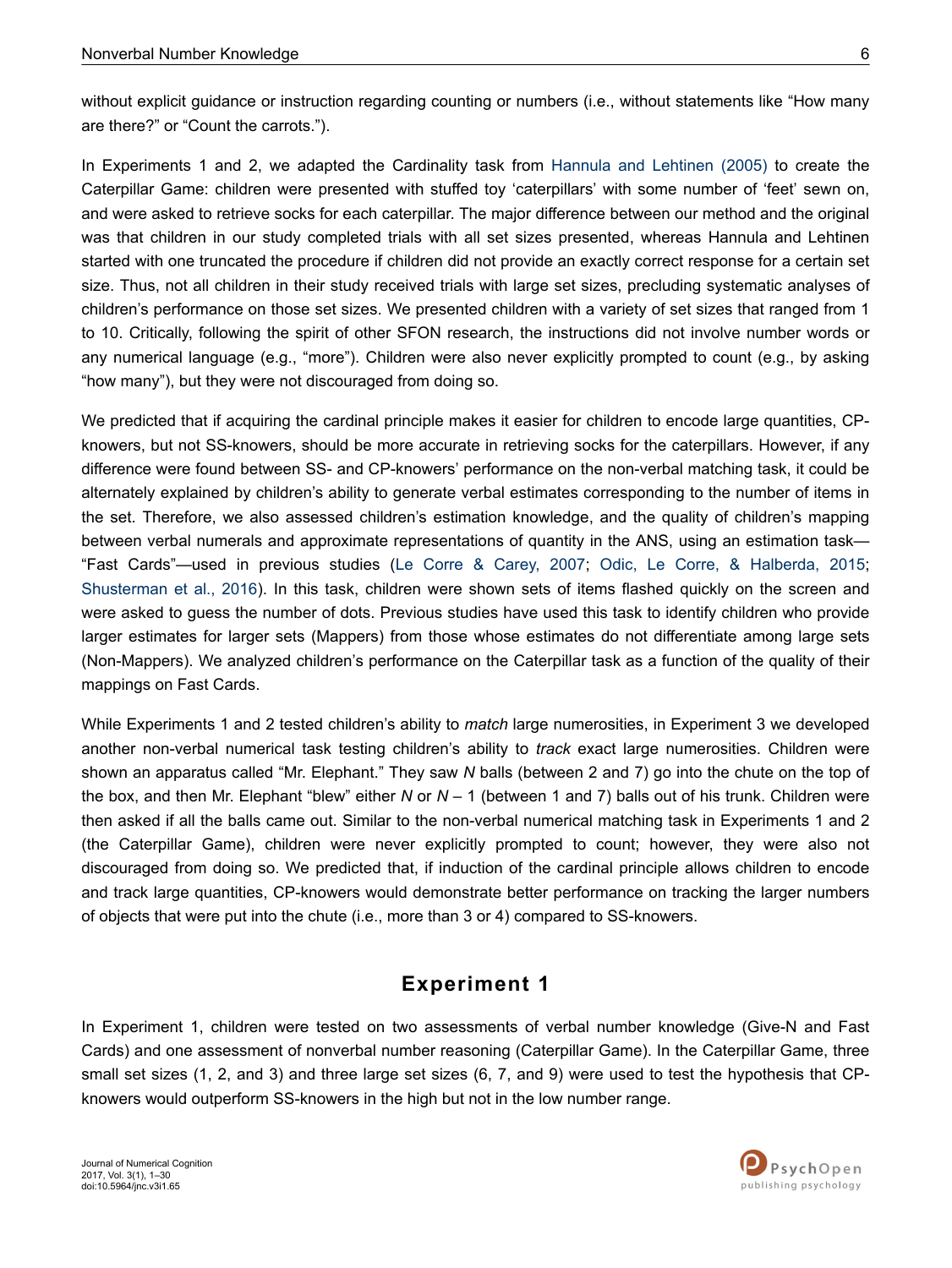## **Methods**

### **Participants**

Forty-nine children (*M* = 50 months, range = 36–63 months; 31 females) were tested at a child development laboratory or at nearby preschools. One additional child refused to follow the rules of the games during testing and was excluded from analyses. Participants were drawn from a socio-economically diverse area and were primarily white and from middle-class backgrounds. Children received small prizes for their participation and parents who traveled to the lab received a \$5 travel reimbursement.

### **Testing Session**

Children were run in a single session on the Caterpillar Game, Elicited Counting, Give-N, and Fast Cards, in that order. The Caterpillar Game was run first so that its performance would not be affected by exposure to the explicit counting tasks.

### **Caterpillar Game**

Seven 19 in. long caterpillars were created from dark green soccer socks that were stuffed with batting and sewn shut (Figure 1). Each caterpillar was uniquely decorated with a distinct face and features and had a different number of light green feet, three small numbers (1, 2, 3) and three large numbers (6, 7, 9). The feet were distributed along the two sides of the caterpillar body. Seventeen of the children were also tested with a five-footed caterpillar, which was introduced later in the experiment. Thirty-six identical white infants' socks were arrayed on a table on the other side of the room from the experimenter and child. The positions of the experimental stimuli were adjusted so that children could not easily see the caterpillar when standing near the socks.



*Figure 1.* Representative schematic drawings of caterpillars (from photographs) with different numbers of 'feet'.

On each trial, children were introduced to a caterpillar and were told the following:

Sammy wants to go for a walk, but he needs socks. See the socks over there? Could you get just enough socks for Sammy? Be careful though! If you don't bring enough socks, his feet will be cold. But if you bring too many socks, it will make a mess. Sammy's parents really do not like a messy room, so we don't want to have extra socks lying around. Can you go there and get *just enough socks*?"

Critically, the experimenter never explicitly suggested to children that they should count the socks, and they avoided using phrases like "how many socks" or "the right number of socks." Children were then allowed to go

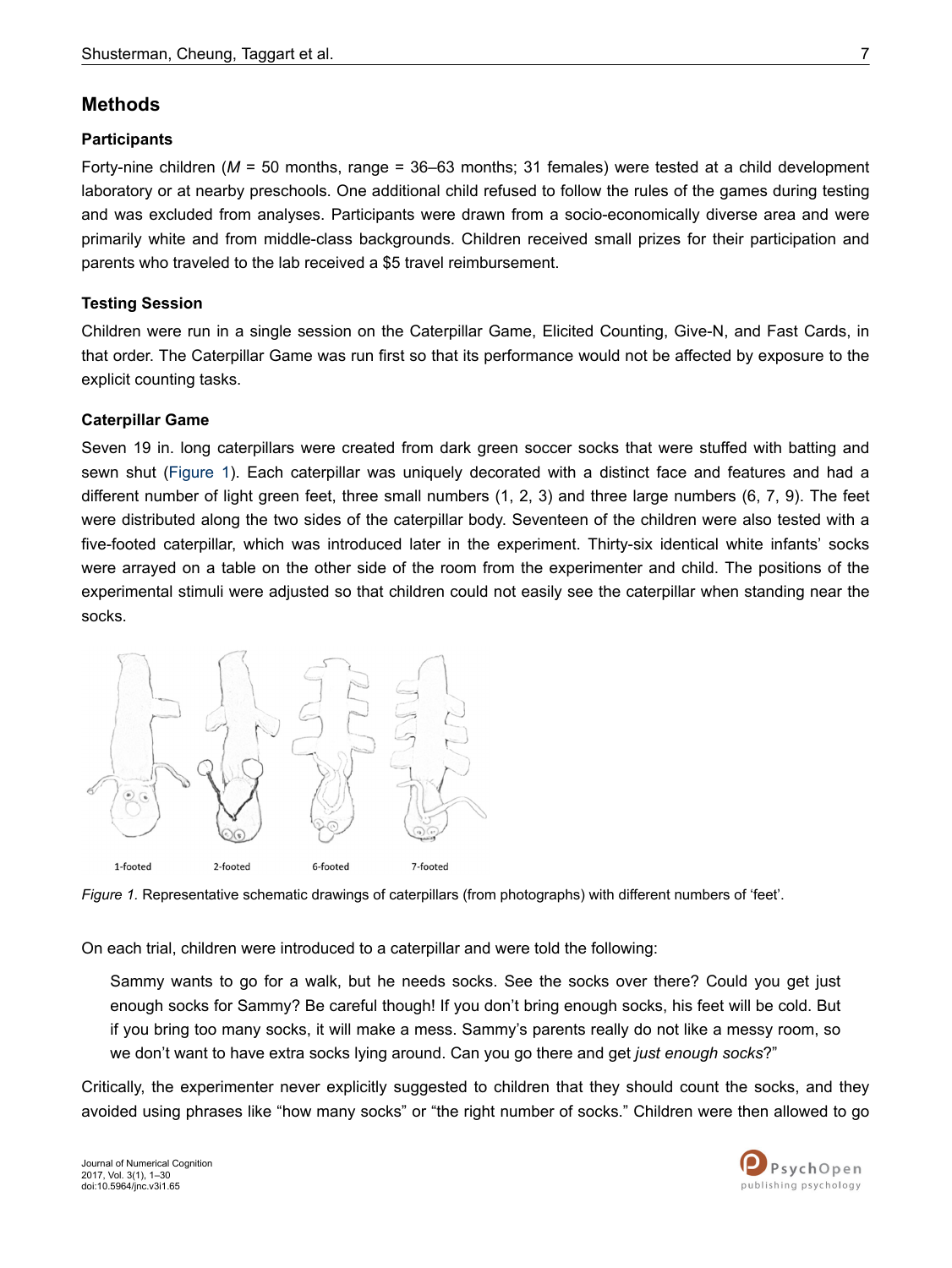to the sock table, which was located between 2m and 5m away from the testing area, and bring socks, which the experimenter and the child then put onto the caterpillar's feet. Once all the socks that the child had brought were used (or all the feet covered), the experimenter asked the child if there were "just enough socks." Children were encouraged to retrieve more socks or return extra socks to the pile as many times as needed. If they brought too many and did not spontaneously correct their error, the experimenter pointed out that the area was now messy and asked the children to return the extra socks; if they did not bring enough, the experimenter pointed out that the caterpillar's feet would be cold, and asked the child to retrieve additional socks. The child thus received feedback on every trial. We only present analyses of children's responses on the first attempt to retrieve socks. This is because for most trials, the number of socks that children needed to bring was small after the first retrieval, and therefore children were very accurate with the second retrieval.

Each sess[i](#page-24-0)on began with a one-footed caterpillar to help children understand the task<sup>i</sup>, and ended with a twofooted caterpillar to ensure that children were attentive throughout the session (i.e., if children were consistently correct on this trial, we assumed that they understood the constraints of the task through all trials). Counting was neither encouraged nor forbidden, but we noted whether the child counted caterpillars' feet or socks. The one-footed caterpillar was used as the practice trial for each participant. The remaining trials (three, five, six, seven, or nine feet) were administered in one of three pseudo-random orders. A different caterpillar was used on every trial.

#### **Elicited Counting**

To establish if the child had a stable count list, the experimenter placed a line of 12 rubber ducks on a table and asked the child to count them. Each child's highest count was recorded.

#### **Give-N**

This task was adapted from [Wynn \(1992\)](#page-29-0) following the method of [Le Corre and Carey \(2007\)](#page-26-0). Children were presented with twelve small yellow toy ducks and a large green bowl (the "duck pond"). On each trial, children were asked to put a specific number of ducks in the pond (e.g., "Can you put *one* in the pond?"). Before coding each trial, the experimenter asked, "Is that *N*?" and gave the children an opportunity to spread out the ducks in a line, check if they had the correct number, and fix the number of ducks if they identified an error. The first trial asked for one duck, followed by a request for two ducks, three ducks, and so forth until they made an error. The order of trials was *N* = 1, 2, 3, 4, 5, 6, 8, 7. If children made an error, the experimenter requested one fewer items on the next trial. To be classified as an *N*-knower, children had to (1) give *N* on at least two out of three trials, (2) fail to give *N*+1 on at least two out of three trials where *N*+1 was requested, and (3) avoid giving *N* on at least two-thirds of the trials asking for more than *N*. Children who were classified as a '1-knower', '2-knower', '3-knower' and '4-knower' were collectively classified as 'Subset-Knowers' (SS-knowers). Children who passed the three trials (6, 8, 7) were classified as cardinal-principle knowers, or CP-knowers.

#### **Fast Cards**

Following [Le Corre and Carey \(2007\),](#page-26-0) we used a verbal estimation task to identify whether children had made a mapping between number words in the non-subitizing range (i.e., between 4 and 10) and approximate quantities. The purpose of this task was to investigate whether children's performance on the Caterpillar Game could be explained generating verbal estimates for the target number of feet. In this task, children were told "This is a game where your job is to say the number word that goes with each picture. What do you see? One fish. So for this picture, you say 'one.'" During a demonstration set, children saw 1 to 15 fish presented in

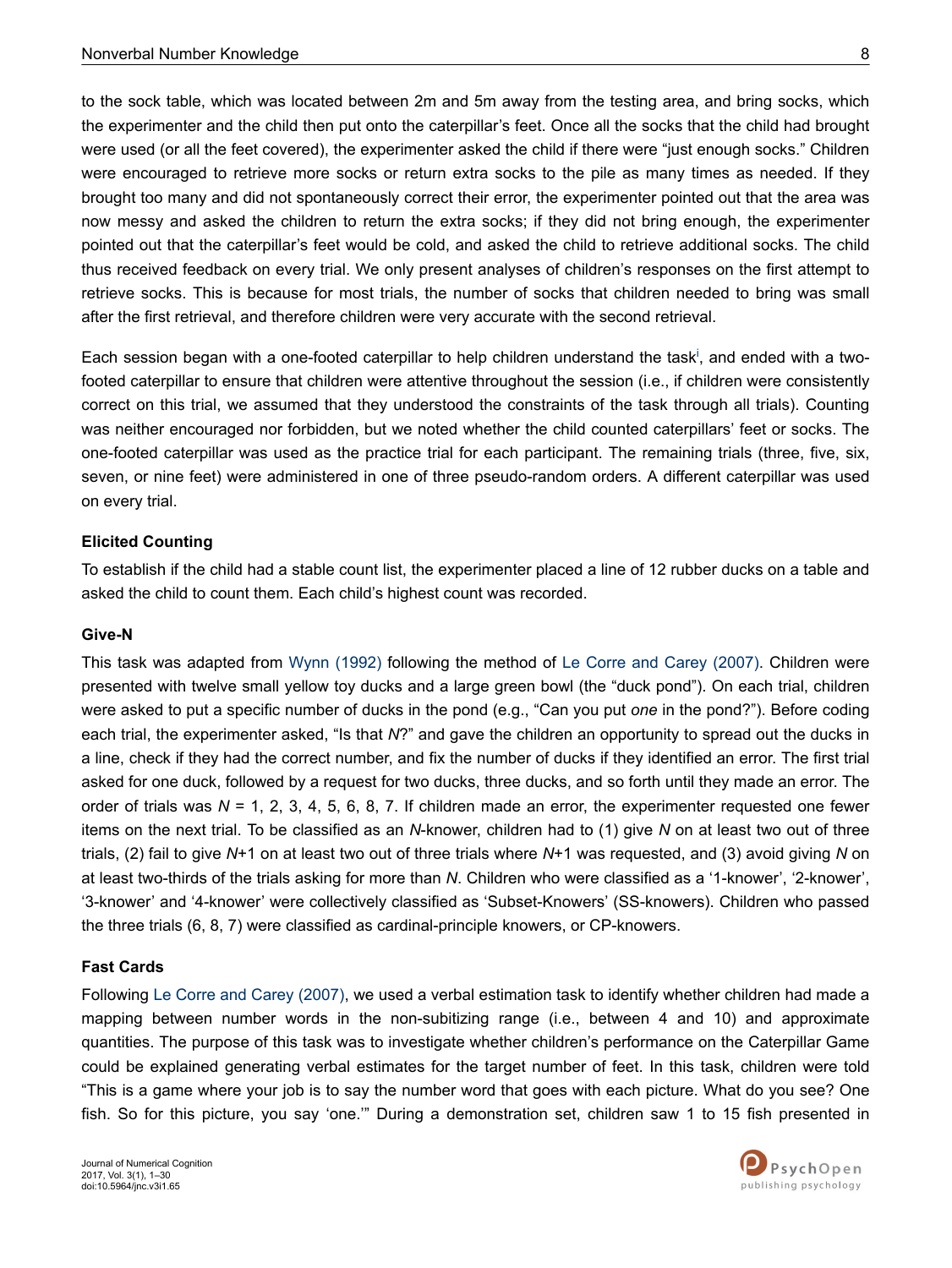sequential order to orient them to the task. The experimenter provided the correct answer on each demonstration trial. Children then received four test blocks (trains, hats, monkeys, and snowflakes). Each block used a different fixed random order of 1, 2, 3, 4, 6, 8, and 10 items. In two blocks, total picture area and envelope size were held constant and item size varied; in the other two blocks, item size was held constant while picture area and envelope size varied. Stimuli were displayed on a laptop with a PowerPoint presentation for 1 s. Two children gave responses above 20, which were replaced with a score of 20 to reduce the impact of outlier guesses (such as 100) while giving children credit for guessing a large number. Following previous studies ([Le Corre & Carey, 2007\)](#page-26-0), children were classified as Mappers if the linear slope of the mean responses for 6-, 8-, and 10-item trials was above 0.3; otherwise, the child was classified as a Non-Mapper.

### **Results**

#### **Elicited Counting, Give-N, and Fast Cards**

Thirty-eight of the 49 participants were able to count to 10 with no errors, and all could count to 8 without error. Using the Give-N task, children were classified into knower levels. We found 19 SS-knowers (*M* = 47 months) and 30 CP-knowers (*M* = 51 months). SS-knowers were further classified as one-knowers (*N* = 3), two-knowers (*N =* 9), three-knowers (*N =* 3), four-knowers (*N =* 3), and five-knowers (*N* = 1). Finally, responses from Fast Cards were used to sort children into Mappers and Non-Mappers. We found that no SS-knowers were able to map large number words onto large numerosities (i.e., zero SS-knowers met the criterion for Mappers). For CPknowers, we identified 16 Non-Mappers (*M* = 52 months) and 14 Mappers (*M* = 51 months). Using the 6-, 8-, and 10-item trials, the mean slope for Non-mappers was 0.12 (*SD* = .28) and the mean slope for Mappers was  $0.96$  (*SD* = .69).

#### **Caterpillar Game**

For the practice trial, children were shown a one-footed caterpillar. We found that SS-knowers brought a mean of 2.16 socks, while CP-knowers brought a mean of 2.47 socks. CP-knowers performed perfectly when the caterpillar had two feet, and SS-knowers were also highly accurate (*M* = 2.05). Children's relatively worse performance on the one-footed caterpillar is likely because children expected the caterpillar to have at least two feet, and did not fully understand the constraint that they should not bring back too many socks. The first trial thus provided children the opportunity to understand and reinforce the rule of bringing just enough socks for the caterpillar. Means and standard deviations for the number of socks retrieved at each target size are shown in [Table 1](#page-9-0).

To examine if SS-knowers and CP-knowers performed differently on the Caterpillar Game, we first analyzed the number of socks children retrieved for the caterpillars, followed by an analysis of the mean absolute errors on each retrieval.

#### **Mean Retrieval**

On low-number trials, SS-knowers and CP-knowers showed similar performance: On their first attempt, both groups brought more socks for the three-footed than the two-footed caterpillar, SS: *t*(18) = 2.19, *p* = .042, *d* = 1.03; CP:  $t(29) = 6.53$ ,  $p < .001$ ,  $d = 2.43$ . However, performance differed between groups on the high-number trials: Only CP-knowers demonstrated an understanding that they should bring more socks for more feet. Focusing on six and nine – the smallest and largest of the high-number trials – CP-knowers brought more socks for the nine-footed than for the six-footed caterpillar, *t*(29) = 4.74, *p* < .001, *d* = .89, while SS-knowers did

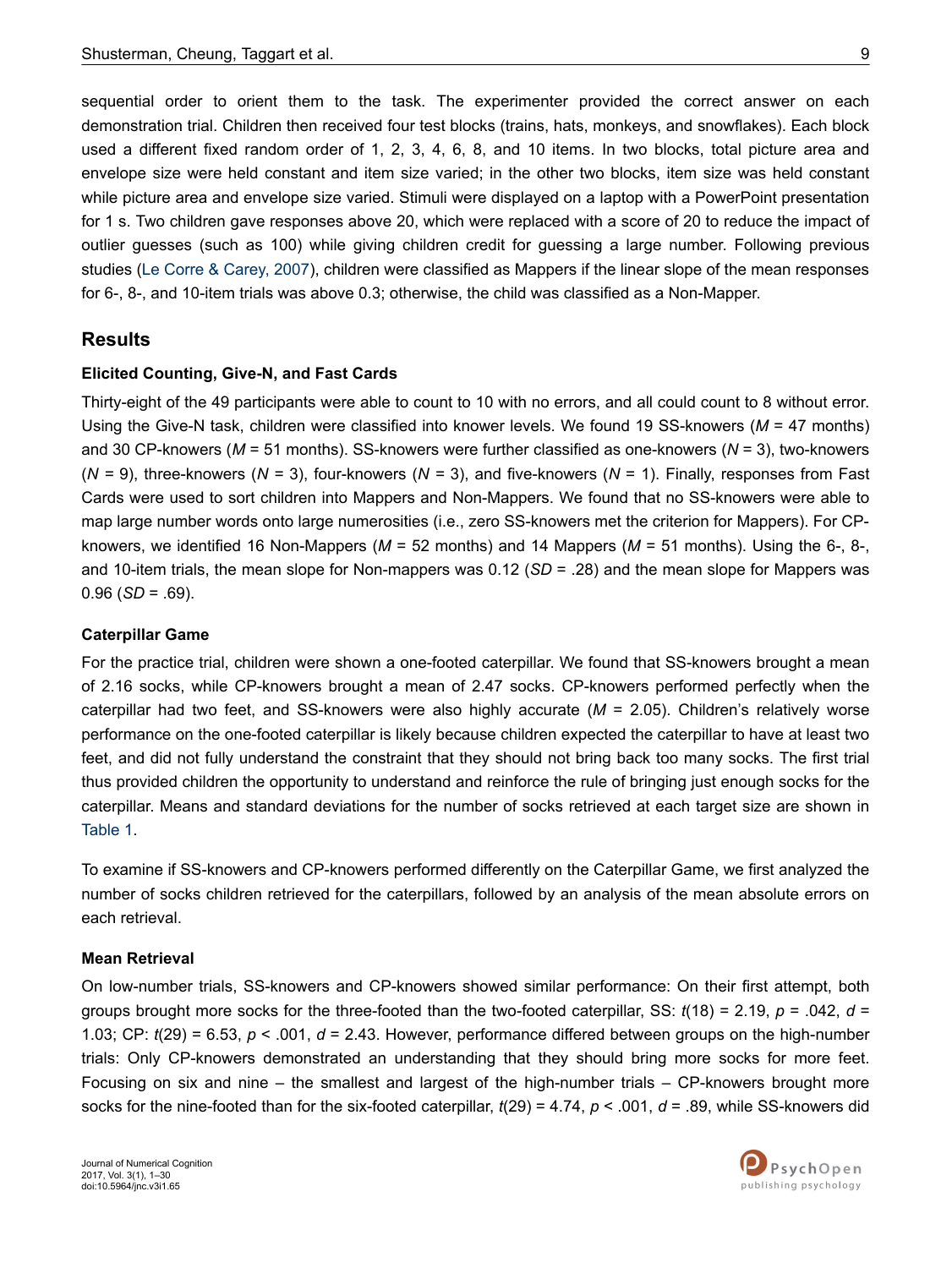#### <span id="page-9-0"></span>Table 1

#### *Means and SDs for the Number of Socks Retrieved for Caterpillars With X Feet*

|               |                  | Set Size (X) |                |                          |                   |                          |                |                          |      |
|---------------|------------------|--------------|----------------|--------------------------|-------------------|--------------------------|----------------|--------------------------|------|
| Group         |                  | 1            | $\overline{2}$ | 3                        | $5^a$             | 6                        | $\overline{7}$ | 9                        | 20   |
| Expt. 1       |                  |              |                |                          |                   |                          |                |                          |      |
| $SS (N = 19)$ | M                | 2.16         | 2.05           | 2.89                     | 4.71a             | 5.68                     | 5.37           | 5.58                     |      |
|               | <b>SD</b>        | 1.64         | 0.23           | 1.66                     | 2.93              | 2.54                     | 2.61           | 3.06                     |      |
| $CP (N = 30)$ | M                | 2.47         | 2.00           | 2.83                     | 4.90 <sup>a</sup> | 5.80                     | 6.10           | 7.40                     |      |
|               | SD               | 2.00         | 0.00           | 0.70                     | 1.52              | 1.32                     | 1.77           | 1.81                     |      |
| Expt. 2       |                  |              |                |                          |                   |                          |                |                          |      |
| $SS (N = 7)$  | M                | 2.14         | 2.43           | $\overline{\phantom{a}}$ | 4.88              | $\overline{\phantom{a}}$ |                | $\overline{\phantom{a}}$ | 7.00 |
|               | SD               | 1.35         | 1.13           |                          | 2.53              |                          |                |                          | 4.36 |
| $CP (N = 16)$ | $\boldsymbol{M}$ | 2.50         | 2.00           | $\overline{a}$           | 5.25              | $\overline{\phantom{0}}$ |                | $\overline{\phantom{0}}$ | 9.75 |
|               | SD               | 2.22         | 0.00           |                          | 1.06              |                          |                |                          | 4.74 |

*Note.* SS = Subset-knowers; CP *=* Cardinal-principle knowers.

aOnly 7 SS- and 10 CP-knowers were tested with the 5-footed caterpillar in Experiment 1.

not,  $t(18) = 0.16$ ,  $p = .878$ ,  $d = .034$ .<sup>[ii](#page-24-0)</sup> Additionally, for the nine-footed caterpillar, CP-knowers brought significantly more socks than did the SS-knowers, *t*(47) = 2.62, *p* = .012, *d* = .686. This difference between SSand CP-knowers was not significant at lower set sizes. Finally, the number of socks that CP-knowers brought for the six-, seven-, and nine-footed caterpillars increased linearly with the increasing number of feet (*Mslope* = 0.55, *SD* = .58). This slope was significantly and robustly different from a chance slope of zero, *t*(29) = 5.151, *p* < .001, *d* = 5.15. In contrast, SS-knowers exhibited a flat slope over these three high-number trials (*Mslope* = -0.02, *SD* = .91) that was not significantly different from zero, *t*(18) = 0.072, *p* = .943, *d* = .27. The mean slope of CP-knowers was significantly higher than SS-knowers, *t*(47) = 2.66, *p* = .01, *d* = .776, reflecting CP-knowers' tendency (and SS-knowers' inability) to bring more socks for caterpillars with more feet on the high-number trials (6-to-9 range).

#### **Mean Error**

SS-knowers and CP-knowers also differed in the magnitude of their errors in retrieving socks. Error rate was defined as the absolute difference between the number of feet on the caterpillar (target) and the number of socks brought on the first attempt (response). For example, for a seven-footed caterpillar, children who brought back either five socks or nine socks would have an error of 2.

We conducted a 2x2 mixed ANOVA with Knower-Level (SS vs. CP) as a between-subjects factor and Set Size (Small vs. Large) as a within-subjects factor. The dependent variable is summed errors across trials. The analysis revealed an overall main effect of Knower Level, *F*(1,47) = 14.89, *p* < .001, η<sub>ρ</sub><sup>2</sup> = .241, showing that the magnitude of errors of CP-knowers (*M* = 4.07, *SD* = 3.83) was smaller than that of SS-knowers (*M* = 8.89, *SD* = 4.89). Not surprisingly, we also found a main effect of Set Size,  $F(1,47) = 92.18$ ,  $p < .001$ ,  $\eta_p^2 = .662$ , showing that the magnitude of errors on large number trials (*M* = 5.45, *SD* = 4.43) was larger than that on small number trials ( $M = 0.49$ ,  $SD = 1.06$ ). We also found the hypothesized Knower-Level x Set Size interaction,  $F(1,47)$  = 11.75,  $p = .001$ ,  $\eta_p^2 = .200$ . For the small-number trials, the magnitude of errors was similar for SS-knowers, M = 0.79, *SD* = 0.15, and CP-knowers, *M* = 0.30, *SD* = 0.65, *t*(47) = 1.60, *p* = .117, *d* = .57. However, for the large-

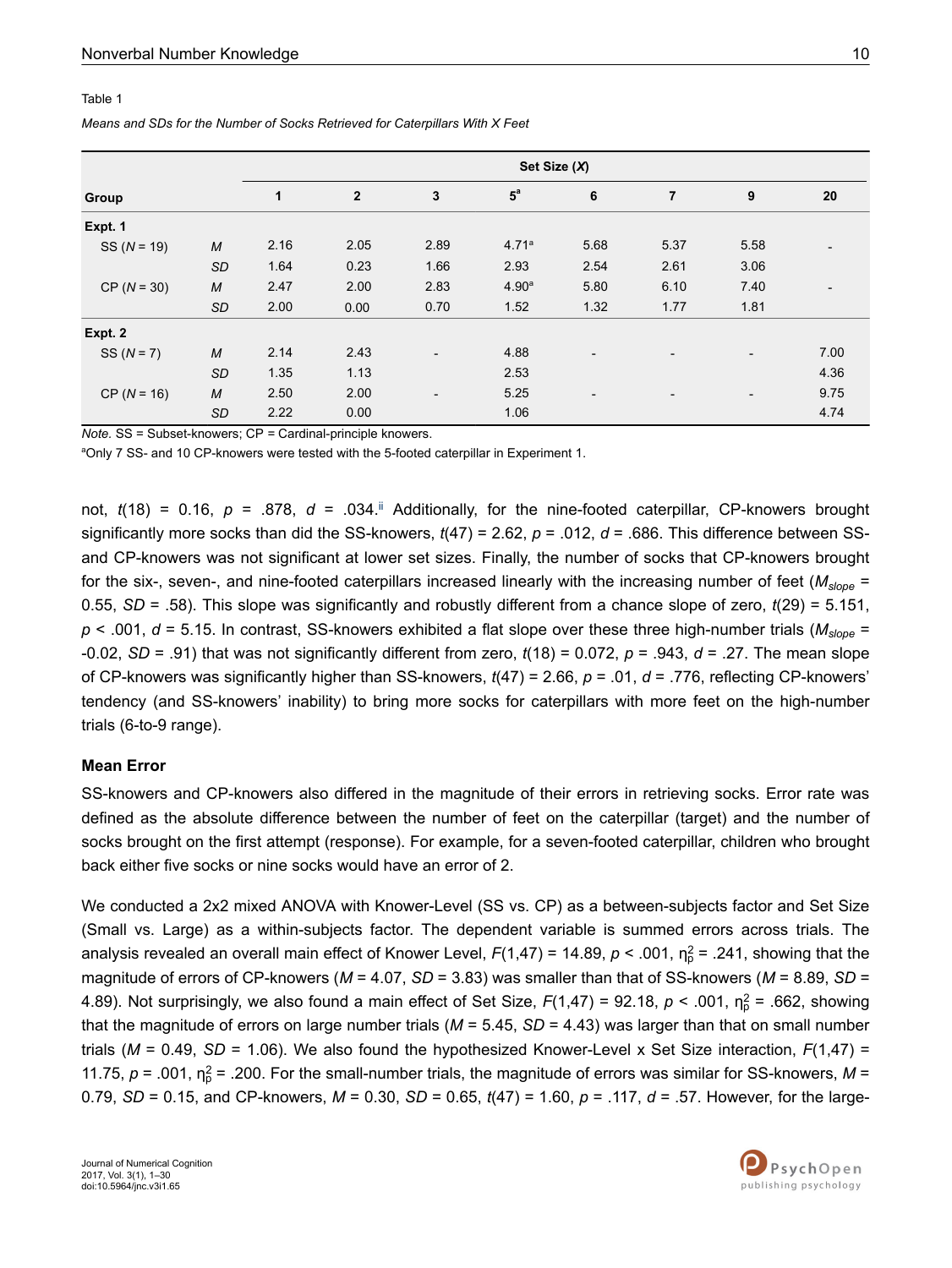

*Figure 2.* (a) SS- and CP-knowers' mean number of socks retrieved at each set size. (b) SS- and CP-knowers' mean error on small and large number trials. Error bars represent 1 SEM.

number trials, the magnitude of errors for SS-knowers,  $M = 8.11$ ,  $SD = 4.63$ , was significantly greater than that for CP-knowers, with a large effect size, *M* = 3.77, *SD* = 3.40, *t*(30) = 3.53, *p* = .001, *d* = 1.29. We also analyzed errors for the six-, seven-, and nine-footed caterpillars individually, and found that SS-knowers had significantly higher error rates than CP-knowers for each of the large-number footed caterpillars (six-footed: *t*(47) = 3.14, *p* = .003, *d* = .92; seven-footed: *t*(47) = 2.28, *p* = .027, *d* = .67; nine-footed: *t*(47) = 3.31, *p* = .002, *d* = .97; see Figure 2).

#### **Performance by Knower-Level**

Although the sample size did not permit analysis by each knower-level, we were interested in whether children's performance increased across knower-levels prior to the CP transition. We separated the SS-knower group into two groups, 1/2-knowers (*N* = 12) and 3/4-Knowers (*N* = 7). We compared these two groups to each other and found no significant differences on any of the critical dependent measures: mean retrieval for large set sizes, total error for large set sizes, and slope from 6 to 9, even after controlling for age (retrieval: *F*(1,16) = .076, *p* = .786, η<sub>ρ</sub><sup>2</sup> = .005; error: *F*(1,16) = .297, *p* = .593, η<sub>ρ</sub><sup>2</sup> = .018; slope: *F*(1,16) = .768, *p* = .394, η<sub>ρ</sub><sup>2</sup> = .046). Finally, to confirm that the difference between SS-Knowers and CP-Knowers would hold for both groups of SS-Knowers, not just the younger or less knowledgeable ones, we ran a series of One-Way ANOVAs with Group as the independent variable (3 levels: 1/2-Knowers, 3/4-Knowers, and CP-Knowers) and Total Error for the large sets, Slope for the large sets, and Mean Retrieval for the large sets as the dependent variables. All three ANOVAs were statistically significant,  $F(2,46) > 4.15$ ,  $p < .03$ ,  $n_p^2 > .22$ . Importantly, post-hoc LSD tests indicated that the differences between the two groups of SS-Knowers were not statistically significant, but the differences between 3/4-Knowers and CP-Knowers were (Total Error: 1/2-Knowers (*M* = 8.67) vs 3/4-Knowers (*M* = 7.14), *p* = .419, *d* = .33; 3/4-Knowers vs CP-Knowers (*M =* 3.77), *p* = 0.46, *d* = 1.00; Slope: 1/2-Knowers (*M* = .125) vs 3/4-Knowers (*M* = -.26), *p* = .275, *d* = .416; 3/4-Knowers vs CP-Knowers, (*M* = .55), *p* = 0.011, *d* = 1.37; Retrieval: 1/2-Knowers (*M* = 5.33) vs 3/4-Knowers (*M* = 5.90), *p* = .487, *d* = .24; 3/4-Knowers vs CP-Knowers ( $M = 6.43$ ),  $p = .067$ ,  $d = .38$ , the last finding significant in a one-tailed *t*-test.)

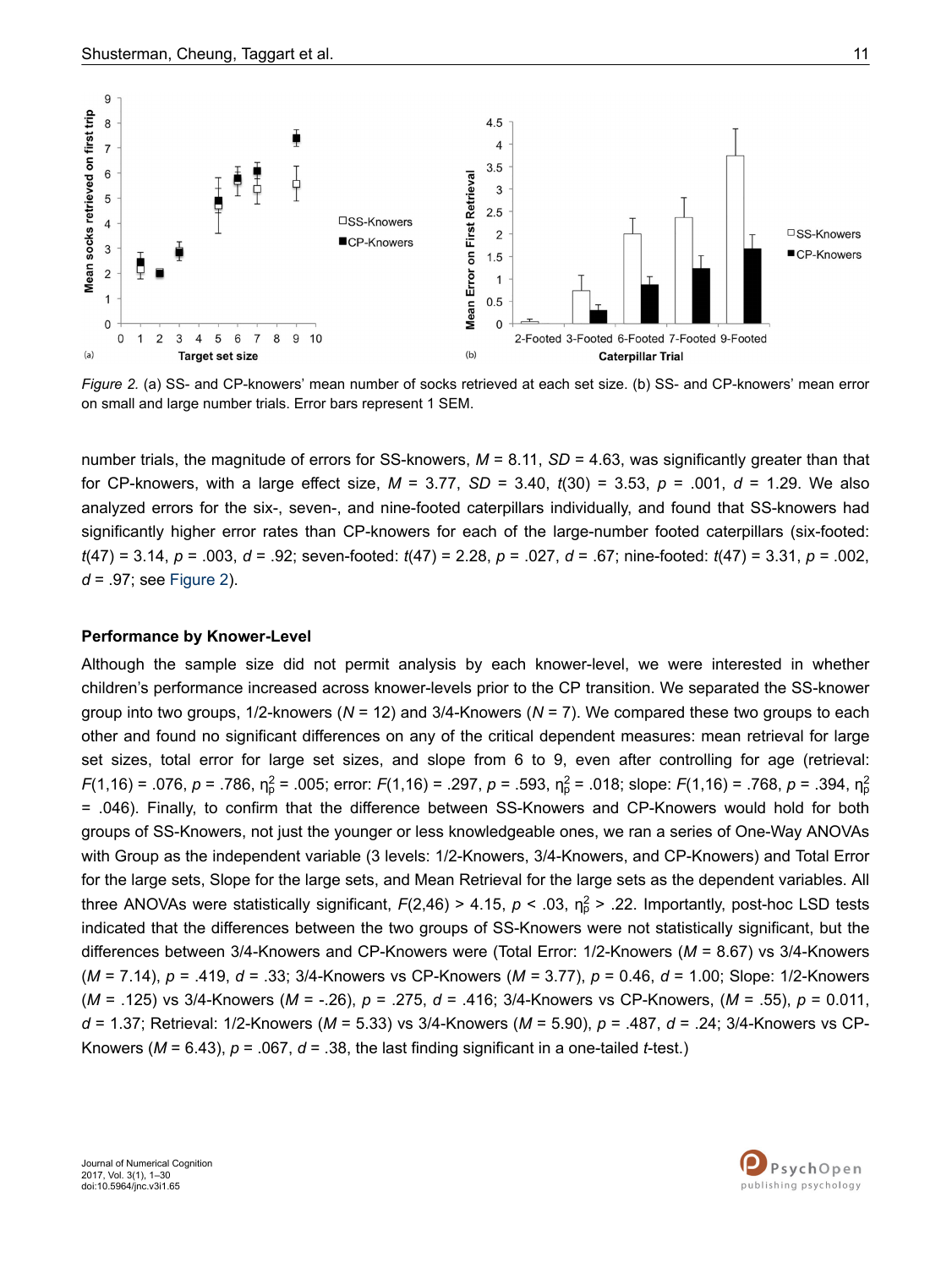### **Effects of Counting**

One explanation for why CP-knowers outperformed SS-knowers is that CP-knowers more readily engaged counting as a problem-solving strategy. To address this, we analyzed effects of counting on task performance. We loosely defined children as "Counting" if they showed evidence of engaging in overt counting on any trial (*N* = 26) and "Not Counting" if they did not count on any of the trials (*N* = 23). Only three participants chose to count on every trial, and nobody counted both the feet *and* the socks on a single trial. Of the 19 SS-knowers, 7 counted on at least one trial, while 12 never counted. Of the 30 CP-knowers, 19 counted on at least one trial, while 11 never counted. Counting was marginally associated with Knower-Level, *χ* 2 (1) = 3.28, *p* = .07.

Of the 26 children who counted, only four, all CP-Knowers, brought the correct number of socks for each trial on which they counted, implying that counting does not guarantee success on this task. However, on large number trials (6, 7, and 9), children who counted made fewer total errors (3.27) on average than children who did not count (7.91), *t*(29) = 4.10, *p* < .001, *d* = 1.53.

Next we explored whether Counting and Knower-Level contributed independently to success on the task, or whether a propensity to count was behind the better performance seen in the CP-knowers. An ANOVA with total error on large sets as the dependent measure, counting behavior (Counting, Not Counting) and Knower-Level (SS, CP) as fixed factors, and age in months as a covariate, showed main effects of counting, *F*(1,44) = 12.95,  $p$  .001,  $n_p^2$  = .215, and knower-level,  $F(1,44) = 7.00$ ,  $p = .011$ ,  $n_p^2 = .137$ , no interaction, and no effect of nor interaction with age. Looking only at the sub-group of children who did not count, CP-Knowers still made fewer total errors in the large-number range than did SS-knowers, *t*(21) = 2.38, *p* = .027, *d* = 1.039, a large effect. This CP-knower advantage was also observed for children who counted, though with a smaller effect, *t*(24) = 2.18, *p* = .039, *d* = .636. Thus, the effects of knower-level on performance in the caterpillar game appear to be independent of whether children choose to count during the task and independent of age.

### **Effects of Verbal Estimation Skills**

We also tested the possibility that CP-knowers outperformed SS-knowers because of superior abilities in generating verbal estimates. The Caterpillar Game is, in some sense, a non-verbal estimation task. Our group of CP-knowers included both Mappers, who could generate fairly accurate verbal estimates for set sizes between 6 and 10, and Non-Mappers, whose estimates were far less accurate. We reasoned that if verbal estimation ability was beneficial to performance on this task, then CP-Mappers should outperform CP-Non-Mappers. Contrary to this prediction, CP-Mappers and CP-Non-Mappers made an equal number of total errors on the large-number trials (mean total error 3.94 vs. 3.97, respectively, *t*(28) = -0.29, *p* = .770, *d* = -.11) and exhibited identical slopes on these trials (0.56 for Non-Mappers, 0.54 for Mappers, *t*(28) = 0.05, *p* = .958, *d* = .019). There was no correlation between the slope of children's verbal estimates and the slope of their responses on the Caterpillar Game for numbers above 3 ( $r = -.07$ ,  $p = .64$ ). Thus, although Mappers and Non-Mappers differ in the accuracy of their verbal estimates for higher numbers, their non-verbal estimation abilities appear identical.

#### **Set Size Five**

Because of the marked differences between SS-and CP-knowers on the high number set sizes, it was of interest to know whether SS-knowers' ability to solve the task was poor for any set size outside the PI limit, or alternatively, whether their ability declined incrementally with increasing set size. Consequently, the last seventeen children tested received an additional trial with a five-footed caterpillar intermixed with the other

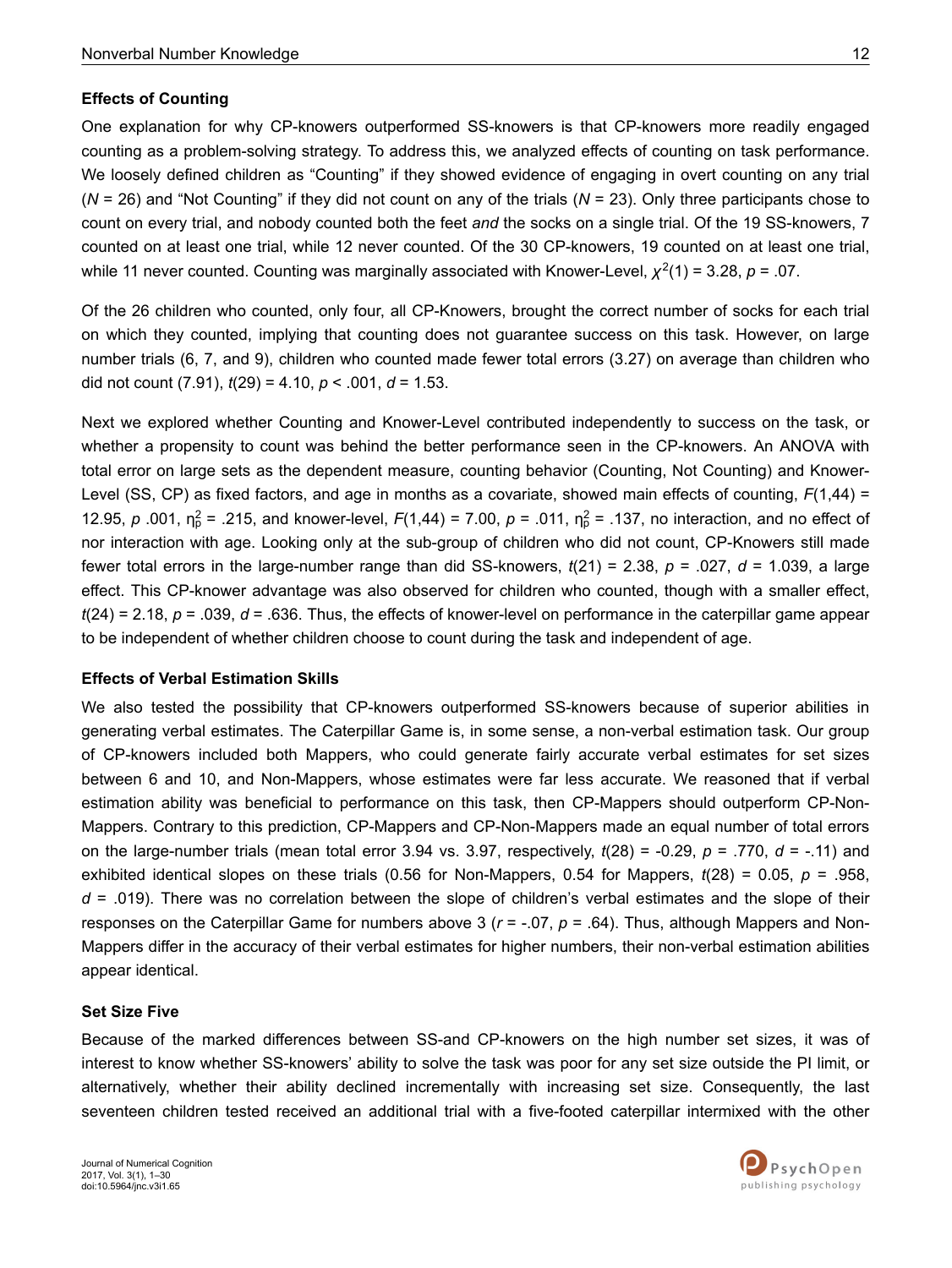trials. SS- and CP-knowers brought similar numbers of socks, 4.71 (SS) vs. 4.90 (CP), *t*(15) = 0.17, *p* = .87, *d* = .088. CP-knowers' errors were smaller in magnitude than SS-knowers', 0.70 vs. 2.00, though this difference did not reach significance,  $t(15) = 1.61$ ,  $p = .13$ ,  $d = .831$ . Though these findings suggest that SS- and CPknowers performed similarly on the 5-footed caterpillar, CP-knowers brought significantly fewer socks for the five- than the six-footed caterpillar,  $t(9) = 2.25$ ,  $p = .05$ ,  $d = 2.1$ , while this difference was not statistically significant in SS-knowers, *t*(6) = 0.79, *p* = .46, *d* = .51. To further explore the question of whether SS-knowers' performance in the large number range drops linearly, we analyzed their slopes for the five-, six-, seven-, and nine-footed caterpillars. Only children who were tested on the five-footed caterpillar were included in this analysis. We found that SS-knowers exhibited a flat slope over these four high-number trials (*Mslope* = 0.14) that was not significantly different from zero,  $t(16) = 0.37$ ,  $p = .72$ ,  $d = .61$ . These results suggest that SS-knowers treated five as they did the other large sets: less precisely than their own performance with small sets, and less precisely than did CP-knowers.

#### **Effects of Age, Sex, and Fall vs. Spring Testing**

As a final test, separate ANCOVAs were run with Knower-Level as the independent factor and total error as the dependent variable; counting and one other factor (age, sex, or spring vs. fall testing) were included as covariates in each analysis. Time of testing was identified as a possible covariate because children who were tested in the spring had several more months of schooling than those tested in the fall, and thus may have demonstrated better performance on the Caterpillar Game. Knower-Level was significantly associated with total error in all three analyses. None of the three covariates yielded significant effects (Age: *F*(1,45) = 2.43, *p* = .13,  $\eta_{p}^{2}$  = .051; Sex: *F*(1,45) = 0.015, *p* = .903,  $\eta_{p}^{2}$  = .037; Time of testing: *F*(1,45) = 0.103, *p* = .750,  $\eta_{p}^{2}$  = .096). These results indicate that having exact meanings for number words higher than four is robustly related to the ability to solve problems with quantities higher than three in a non-verbal task, even after controlling for the effects of spontaneous counting, age, sex, and amount of schooling.

### **Discussion**

Consistent with our hypothesis, Experiment 1 demonstrated comparable performance between SS- and CPknowers for small numbers up to four, and contrasting performance between SS- and CP-knowers for large numbers between six and nine. CP-knowers gave increasing responses for larger targets in the high-number range, while SS-knowers did not show differential responses for caterpillars that had a large number of feet. These differences were statistically significant and robust with large effect sizes.

Although there were not significant differences for two of the large set sizes (six and seven), this is likely because SS-knowers brought roughly 5.5 socks no matter how many were required. Thus, while their responses appeared accurate for set sizes 6 and 7, this was likely just an artifact of 5.5 being SS-knowers' typical response for all set sizes. In the more informative comparisons on set size nine, error rates for 6-9, and slopes in the 6-9 range, SS- and CP-knowers' responses were clearly different.

These effects could not be explained by overt counting or by estimation skills. Rather, the results suggested that children's knowledge of verbal counting and cardinality were related to more refined approximate performance on the non-verbal numerical task. The results implied a sharp cutoff in performance beyond the PI range, but this needed to be tested further as Experiment 1 did not systematically include, for all children, a set size of 5, just beyond the PI boundary. Experiment 1 also showed a stark contrast between small and large sets

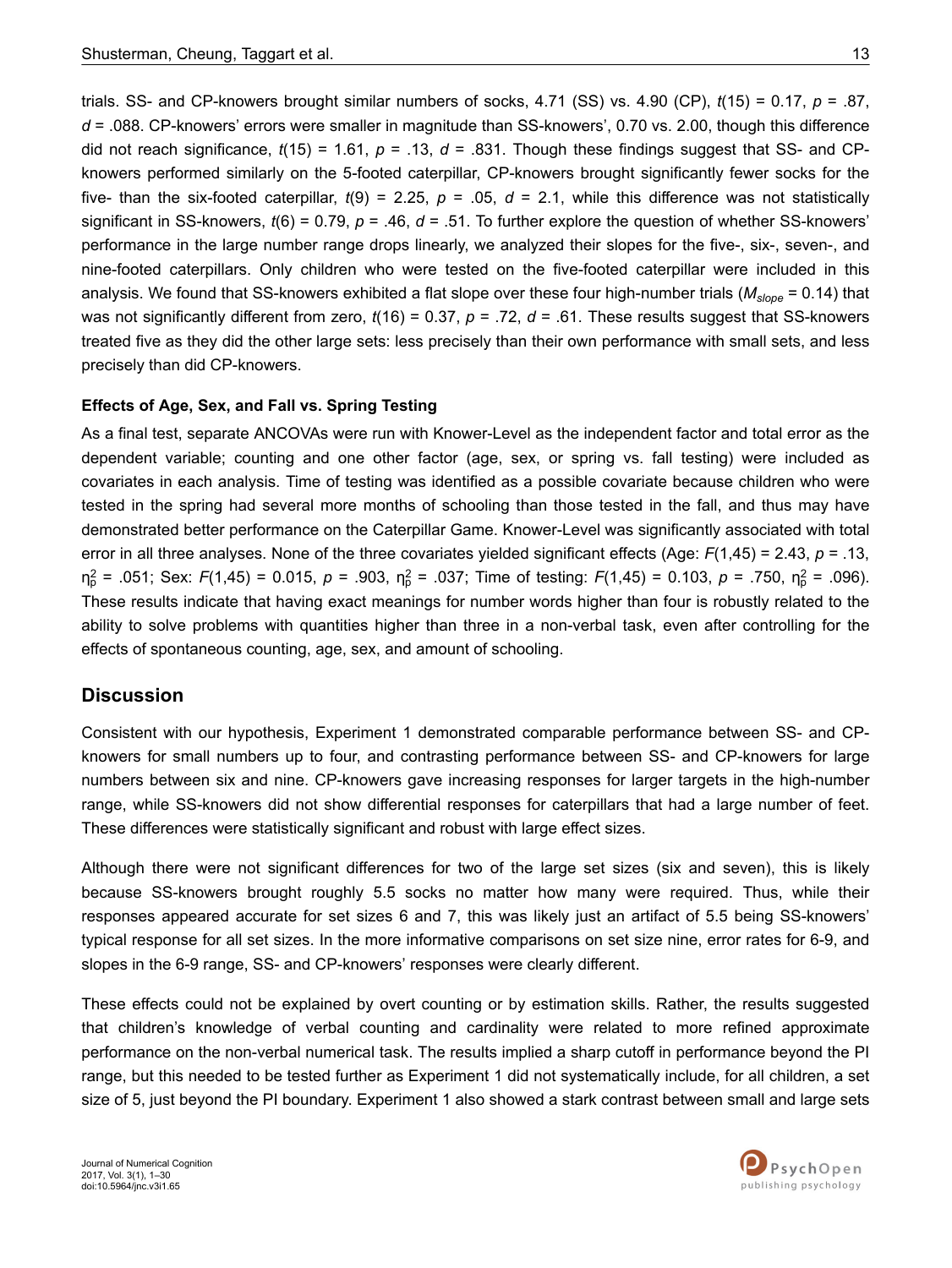for subset-knowers, in that they were sensitive to quantities within the small-number range, but completely insensitive to quantities beyond it. Given that even subset-knowers have access to approximate number representations, which should support reasoning about larger quantities, this result raises the question of why such representations were not engaged on trials with quantities above four. Experiment 2 was designed to explore these two findings further by introducing a 5-footed caterpillar, just beyond the PI range, and a 20 footed caterpillar, to test whether subset-knowers would express more sensitivity to a more extreme numerical difference.

## **Experiment 2**

Results from Experiment 1 indicated a clear distinction between SS-knowers and CP-knowers on their performance on large-number trials. Specifically, SS-knowers appeared to treat all large sets (between 5 and 9) similarly in the Caterpillar Game, while CP-knowers differentiated among the large set sizes. Experiment 2 was conducted to address two questions that were raised by the Experiment 1 results. First, it was not clear whether children's representation of set size 'five' followed the pattern of exact responses to small numbers, or poorly differentiated responses to large numbers, or an intermediate pattern. Many SS-knowers brought approximately five socks for a variety of large number trials, making it difficult to tell whether responses of five socks to five feet was an accurate response based on an exact representation, or a typical response to large numbers. The five-footed caterpillar trials in Experiment 1 provided preliminary evidence that children handled sets of five as a "large" number, suggesting a sharp drop-off in performance beyond the PI system's limit. However, because this set size was added partway into the study, only a small group of children was tested on 'five' and the comparison of error between SS-knowers and CP-knowers did not reach statistical significance. Experiment 2 therefore aimed to replicate the patterns on set size five with a different sample of children.

Second, it was not clear whether SS-knowers had entirely failed to notice the differences between the six, seven, and nine-footed caterpillar, or, alternatively, whether they had difficulty discriminating these quantities in order to solve a number-relevant problem. To address this, we included a caterpillar with 5 feet and a caterpillar with 20 feet, as children should be more likely to notice the difference between 5 and 20 feet than the difference between 6 and 9 feet. If SS-knowers used this very marked difference to retrieve more socks for the 20-footed caterpillar, it is likely that they simply did not notice the differences between the high-number caterpillars in Experiment 1. If, however, SS-knowers did not bring more socks for the 20-footed caterpillar, perhaps they noticed the difference but were unable to apply this information to solve the numerical problem.

### **Methods**

#### **Participants**

Twenty-three children (*M* = 48 months, range = 37–61 months) participated in Experiment 2. Children were recruited similarly as in Experiment 1. They completed Give-N, Fast Cards, and the Caterpillar Game, in that order. Give-N and Fast Cards were identical to Experiment 1.

#### **Caterpillar Game**

The Caterpillar game consisted of four trials, with set sizes 1, 2, 5, and 20. As in Experiment 1, the first trial involved a one-footed caterpillar to make sure children understood the task and the two-footed caterpillar came

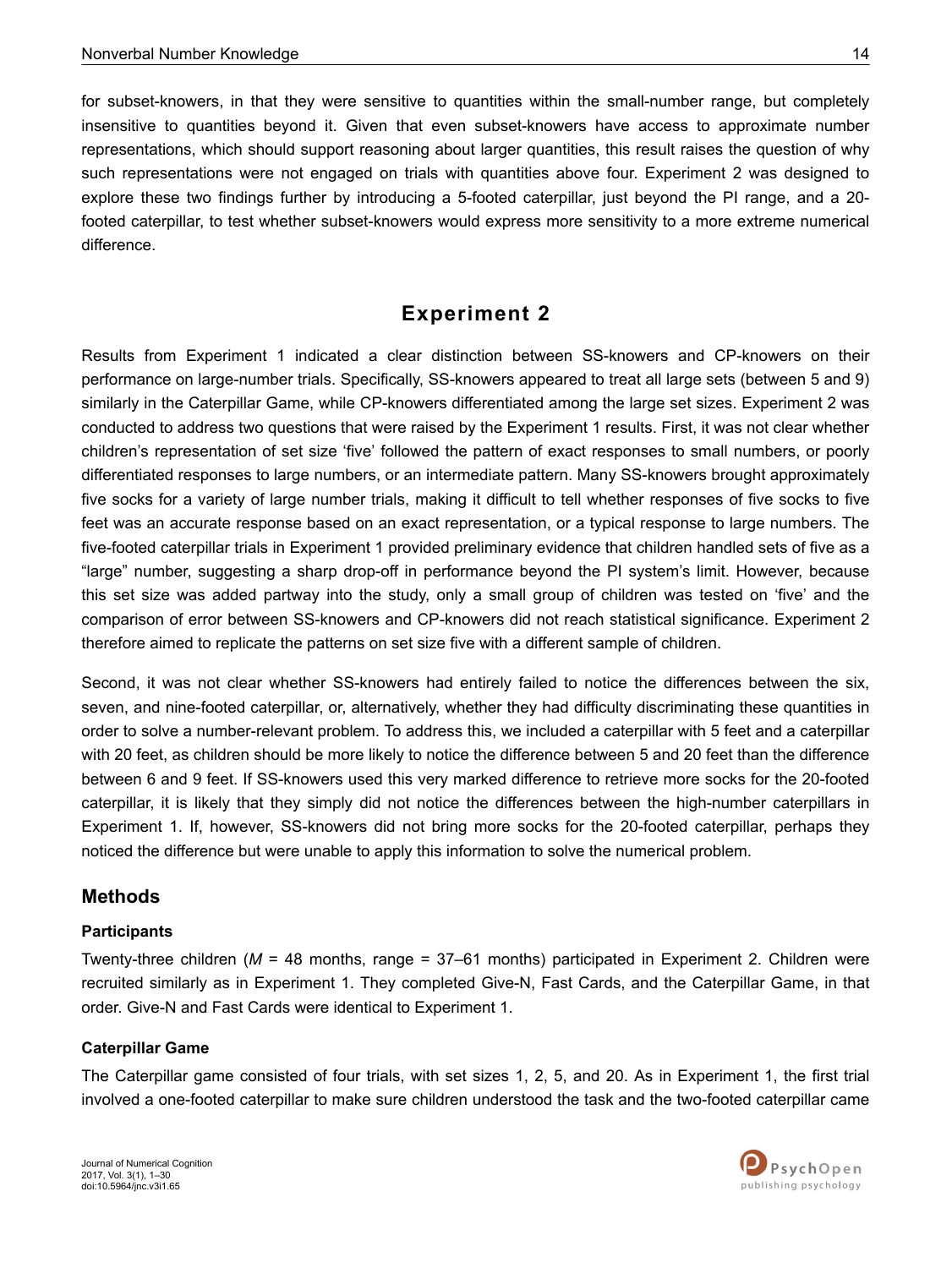last. The order of the two middle trials (five- and twenty-footed caterpillars) was counterbalanced across children. Two additional children, both subset-knowers, did not complete the Caterpillar Game and were therefore not analyzed.

## **Results**

We identified 7 SS-knowers (1 one-knower, 4 two-knowers, 1 three-knower, and 1 4-knower) and 16 CPknowers using Give-N. CP-knowers were further sorted using Fast Cards into 8 Non-Mappers and 6 Mappers; 2 CP-knowers did not complete the task. A preliminary analysis revealed no differences at all between CP-Mappers and CP-Non-Mappers on both 5- and 20-foot trials ( $p > .4$ ), so these groups were combined for analysis as CP-knowers.

We first analyzed children's performance on the five-footed and twenty-footed caterpillars separately to better understand children's responses to quantities outside the PI range (see [Table 1\)](#page-9-0). For the five-footed caterpillar, SS-knowers brought an average of 4.88 socks (*SD* = 2.53) while CP-knowers brought 5.25 (*SD* = 1.07). The difference in mean retrieval was not significant between groups, *t*(21) = 0.05, *p* = .961, *d* = .02, but the difference in error was large and significant: SS-knowers' error averaged 2.13 socks compared to 0.63 for CPknowers, *t*(21) = 3.13, *p* = .005, *d* = 1.37.

For the twenty-footed caterpillar, both SS- and CP-knowers noticed and commented that there were "a lot" of feet, and indeed retrieved more socks, on average, for this caterpillar than children had in Experiment 1 for any other set size (7.00 for SS, 9.75 for CP), including the 9-footed caterpillar in Experiment 1; this difference between 9 and 20 was statistically significant only in CP-knowers, *t*(44) = 2.42, *p* = .02, *d* = .73.

Next, we asked whether children, particularly the SS-knowers, were sensitive to the difference between the 5 footed caterpillar and the 20-footed caterpillar. CP-knowers retrieved significantly more socks for the 20- than the 5-footed caterpillar, *t*(15) = 3.67, *p* = .002, *d* = 1.12. SS-knowers also retrieved more socks for the 20- than the 5-footed caterpillar, though this difference did not reach statistical significance, *t*(6) = 1.77, *p* = .127, *d* = 1.18. Analyzing individual children's data, we note that five SS-knowers brought more socks for the more numerous target, and only one child brought more for the less numerous one; this pattern was significant, Wilcoxon signed ranks test,  $Z = 17$ ,  $p = .05$  (one child brought the same number). These findings suggest that neither SS- and CP-knowers treat the 5-footed and 20-footed caterpillars as if they are the same. Although the pattern of results is similar in both groups, CP-knowers differentiated their responses more by bringing more socks for the 20-footed caterpillar.

## **Discussion**

Experiment 2 extended the findings from Experiment 1 by examining children's performance with sets of five (just beyond the PI range) and sets of twenty (more than double the highest set size from Experiment 1). For the five-footed caterpillar, the variance in the responses was much higher in SS- than CP-knowers, just as it was for the six-, seven-, and nine-footed caterpillars in Experiment 1. This pattern suggests that five is treated as a 'large' number by subset-knowers, corroborating the conclusion from Experiment 1 that there is a divergence in the quality of SS- and CP-knowers' performance on this task with set sizes outside the PI range.

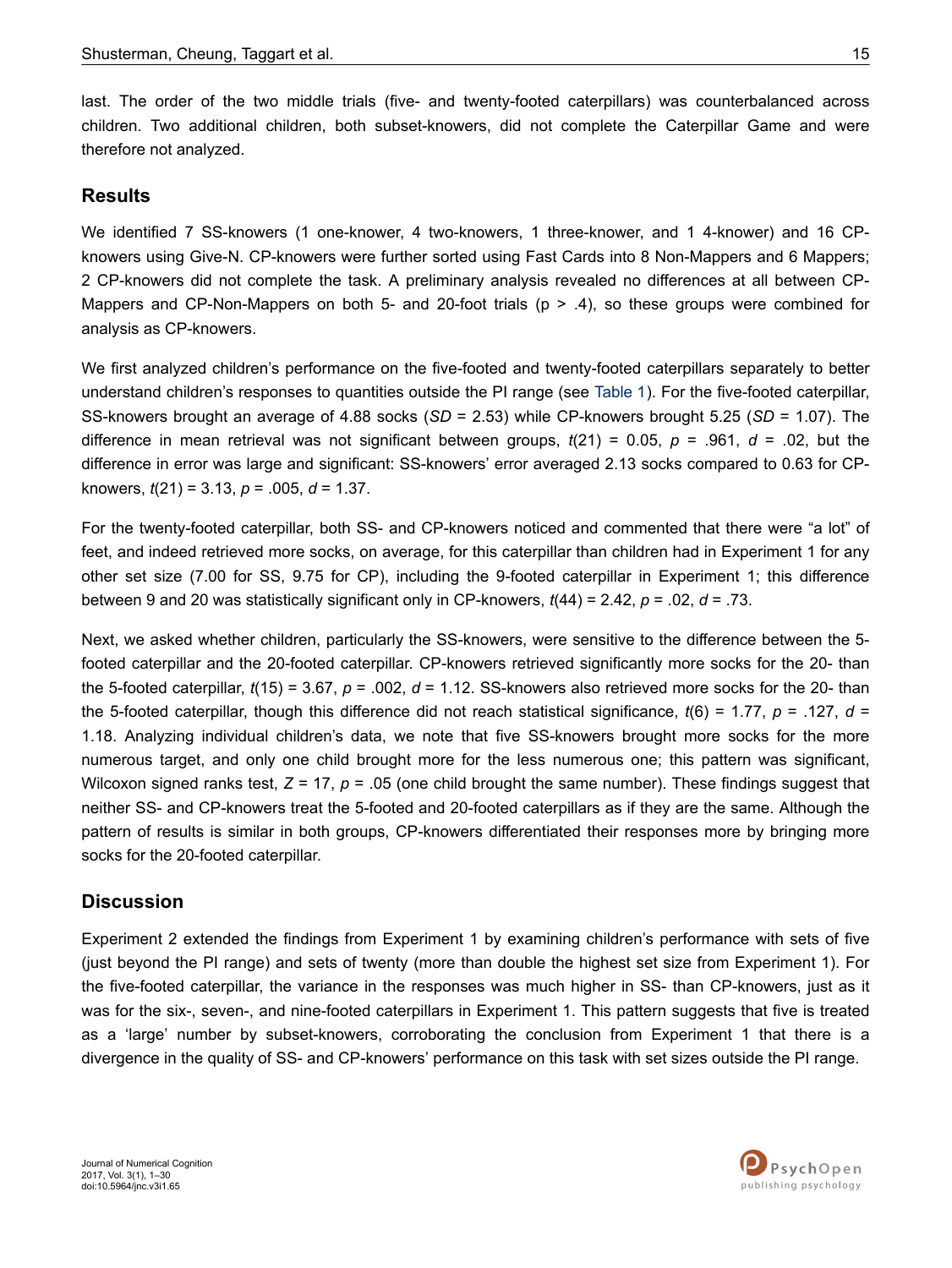For the twenty-footed caterpillar, the pattern of responses did not exactly mirror those observed for large sets under ten, in two ways. First, SS-knowers showed some sensitivity (by Wilcoxon test, above) to the difference between five and twenty, indicating that with sufficiently different target quantities, they could differentiate their responses. Second, even CP-knowers underestimated how many socks to bring back, and the differences between SS-and CP-knowers were not as strong for the 20-footed caterpillar as for other set sizes. If CPknowers were generally more attuned to quantity–for instance, if their performance on twenty could be predicted by extrapolating from their responses for six, seven, and nine–then the 20-footed caterpillar provided them with the best chance to demonstrate a large difference from SS-knowers, but they did not. Notably, "twenty" was beyond the comfortable estimation range for most of the children. Rather than revealing a robust difference between SS- and CP-knowers in their representation of twenty, it appears that the difference between groups diminished when children were presented with a larger quantity that was less familiar to both groups.

In short, Experiment 1 and 2 indicated that CP-knowers had a more refined response to a quantity-matching task, with more accurate and less noisy estimates of socks for a given number of feet. We note two results that could have occurred but did not: CP-knowers could have solved the task precisely, simply by counting the feet and the socks; or CP-knowers could have exhibited better exact matching of the numbers of socks and feet with a different non-verbal representation (e.g., chunking). However, the observed pattern suggests that CPknowers had a more refined *approximate* representation of the number of feet and corresponding socks for larger sets beyond the PI range (i.e. above four).

## **Experiment 3**

While Experiments 1 and 2 revealed an advantage in CP-knowers in their use of *approximate* representations of large sets, Experiment 3 explored whether CP-knowers show advantages in the representation and use of *exact* numerical quantities. To this end, we created a new non-verbal task that required children to track an exact number of objects.

We created a different non-verbal paradigm–the Mr. Elephant Game–to test children's ability to track large exact quantities beyond the PI range. In the Mr. Elephant Game, the experimenter placed balls inside a box named "Mr. Elephant." On half of the trials, the experimenter surreptitiously stopped one ball from coming out of Mr. Elephant (by toggling a small plastic disc), and on the other half of the trials, all of the balls came out. At the end of each trial, children were asked whether there were balls left in the box. While both the Mr. Elephant Game and the Caterpillar Game were non-verbal numerical tasks, one fundamental difference between these two tasks is the nature of the responses elicited from the children. The Caterpillar Game requires children to retrieve "just enough socks" from a very large pile, posing an essentially open-ended problem of how many socks to retrieve. In contrast, the Mr. Elephant Game asks children to distinguish *x* objects from *x* – 1 objects by answering a yes-or-no question; thus, on a given trial, children's responses were always correct or incorrect.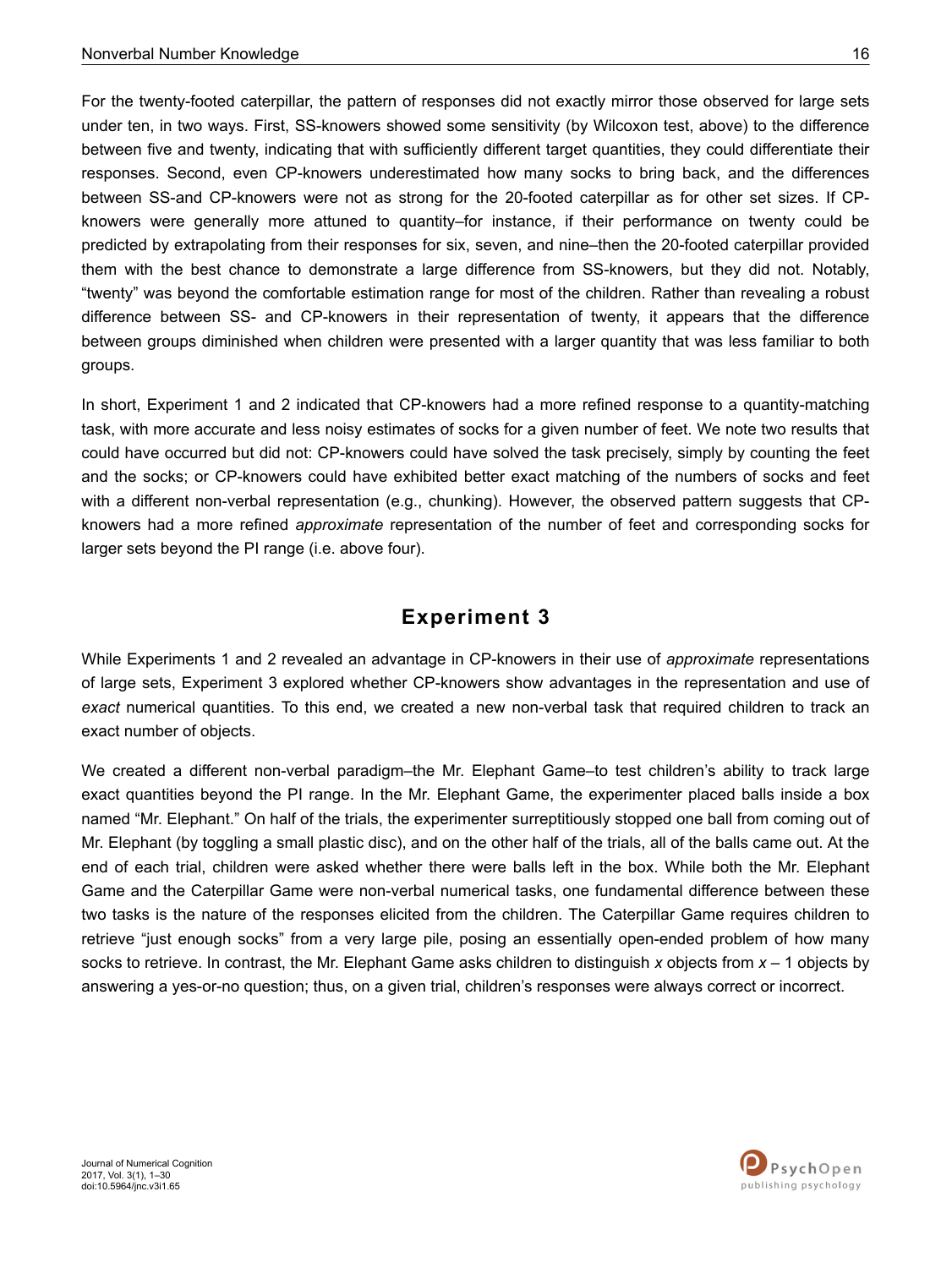## **Methods**

### **Participants**

Nineteen children (*M* = 46.8 months, range = 38–56 months, 9 females) participated in Experiment 3. All participants were recruited as in Experiment 1.

### **Testing Session**

Fifteen of the 19 children were run in a single testing session on Give-N and the Mr. Elephant game, in that order. The remaining four participants were run on Give-N in one testing session and on Mr. Elephant in a second testing session two days later.

### **Mr. Elephant**

A hollow, wooden cube (length, width, and height = 27 cm) was painted dark blue, and paper eyes and felt ears were pasted on the front and sides of the box to create "Mr. Elephant" (Figure 3). There was one cylindrical chute on the top of the box and another chute coming out the front, connected by a tube inside the box. Two small plastic doors inside the tube, operated by levers on the exterior of Mr. Elephant, allowed the experimenter to stop the balls from passing all the way through the tube. One door was near the top, and one was near the trunk.



*Figure 3.* Schematic drawing of (a) exterior and (b) interior of Mr. Elephant apparatus with levers used by the experimenter to control the path of the balls through the tubes.

### **Testing Procedure**

At the beginning of the experiment, the child was shown a bowl containing 7 green Styrofoam balls 4 cm in diameter. The experimenter explained to the child that Mr. Elephant liked to eat the "green peanuts" and then blow them out of his trunk. But sometimes, the child was told, the peanuts got stuck in his trunk, so Mr. Elephant needed the child's help to make sure all the peanuts came out.

On each trial, the experimenter placed either 2, 3, 5, or 7 balls on top of the box in a fixed pseudorandom order. Each number of balls was presented to the child twice—one trial releasing N balls, and the other trial releasing N-1 balls—yielding a total of eight trials per testing session. Each testing session began with the easier 2-ball trials, which introduced the procedure to the child, and ended with the 3-ball trials, to ensure that children understood the task and were attentive throughout the session. The remaining trials (5 and 7) were presented

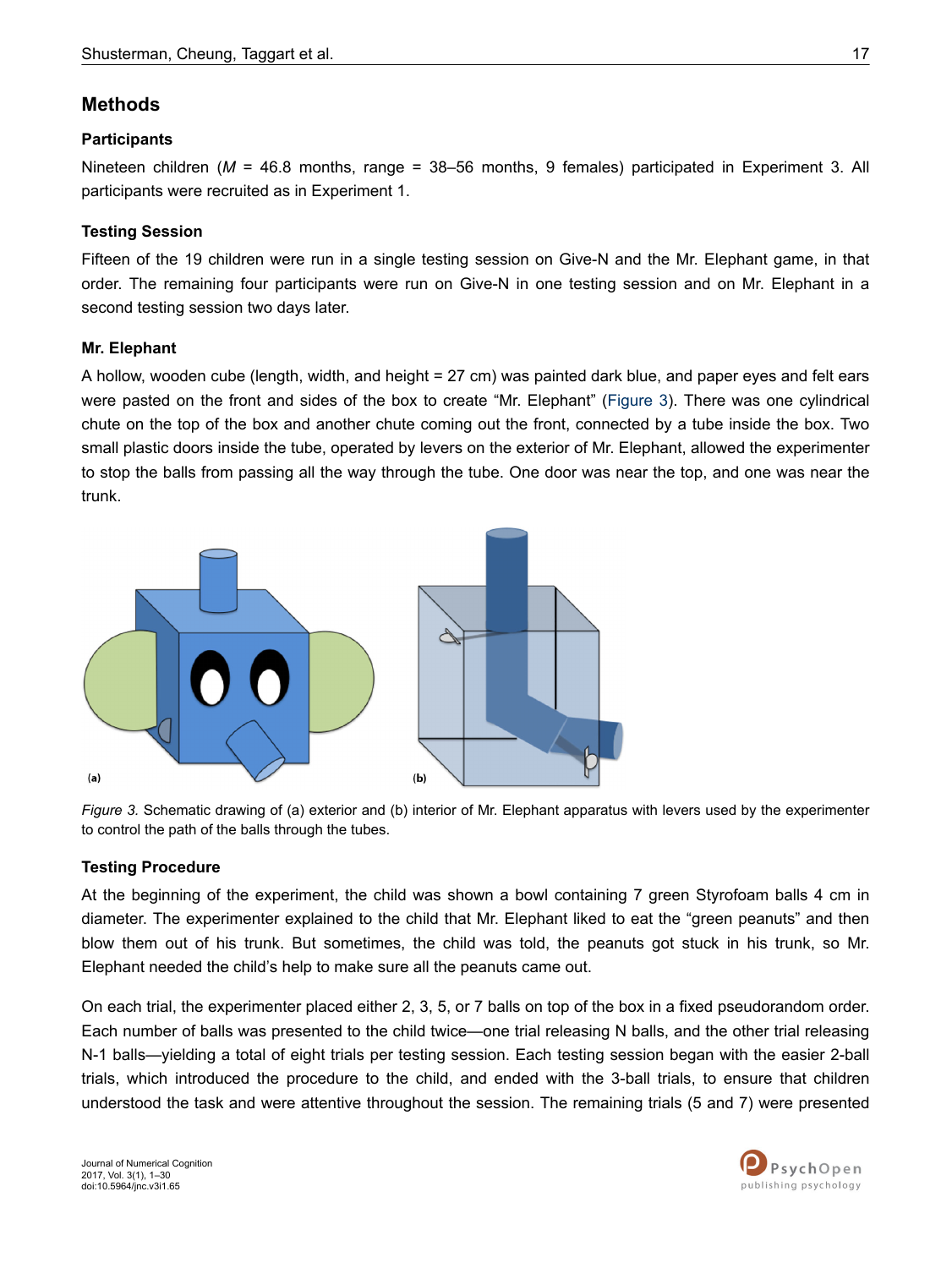in one pseudo-random order (5 in/4 out, 7-in/7-out, 5-in/5-out, 7-in/6-out). Feedback was available on every trial since one more ball either came out or did not on each trial.

The experimenter circumscribed the balls with her finger and said, "Look! I'm going to feed Mr. Elephant these peanuts!" At the beginning of each new trial, the experimenter said "Remember, let me know if you think a peanut is stuck." The experimenter then dropped the balls into the top chute one by one. The balls were blocked from immediately coming out of the front chute by the small plastic door near the trunk. On one of the two trials for each number, the experimenter surreptitiously toggled the second plastic disc to block the final ball from going down the top chute.

The experimenter then told the child that Mr. Elephant was going to blow out the 'peanuts,' lifted the disc blocking the front chute, and allowed the balls to come out. The child was then asked, "Did they all come out?" An affirmative response was correct for the 50% of the trials when all of the balls came out, while a negative response was correct for the 50% of trials when all but one of the balls came out. Once all of the balls were out, the experimenter said "Good job!" if the child was correct. If the child was incorrect, she would say "Let's check! Uh oh! I think a peanut is stuck! Can you make it come out? Thank you!" or "Oops! It doesn't look like any peanuts were stuck."

## **Results**

We identified 9 SS-knowers (4 one-knowers, 1 two-knower, 3 three-knowers, 1 four-knower) and 8 CP-knowers using Give-N. Two five-knowers were also identified, but were excluded from subsequent analyses.<sup>[iii](#page-24-0)</sup>

We tested whether CP-knowers would respond more accurately than SS-knowers on the large number trials in the Mr. Elephant Game, as they had on the Caterpillar Game. A 2x2 mixed ANCOVA was performed on the percentage of correct responses, with Set Size (Small [2- and 3- ball trials] vs. Large [5- and 7-ball trials]) as a within-subjects factor, Knower-level (SS vs. CP) as a between-subjects factor, and age (in months) was entered as a covariate. This analysis revealed a significant main effect of Knower-Level, F(1,14) = 11.87, *p* = .004, ηβ = .46, with CP-knowers (*M* = .81, *SD* = .093) correctly assessing whether all the balls had come out more frequently than SS-knowers (*M* = .64, *SD* = .083). In addition, as predicted, there was a significant interaction between Knower-level and Set Size,  $F(1,14) = 8.49$ ,  $p = .011$ ,  $n_p^2 = .38$  (see [Figure 4](#page-18-0)). There was no significant effect of age. Post-hoc pairwise comparisons revealed that in the Small trials, SS- and CP-knowers performed equally (SS: *M* = .94, *SD* = .11; CP: *M* = .94, *SD* = .12; *p* = .93, *d* = 0). In contrast, CP-knowers significantly outperformed SS-knowers on the Large trials (SS: *M* = .34, *SD* = .18; CP: *M* = .69, *SD* = .13; *F*(1,14) = 15.24,  $p$  = .002,  $n_{\rm p}^2$  = .52). Furthermore, both SS- and CP-knowers performed well above chance (50% accuracy) for small set sizes (*p*'s < .001), while only CP-knowers performed above chance for large set sizes, *t*(7) = 3.03, *p* = .019, *d* = 1.74. In fact, surprisingly, SS-knowers fell significantly below chance on the large set size trials, *t*(8) = -2.88, *p* = .021, *d* = 1.70.

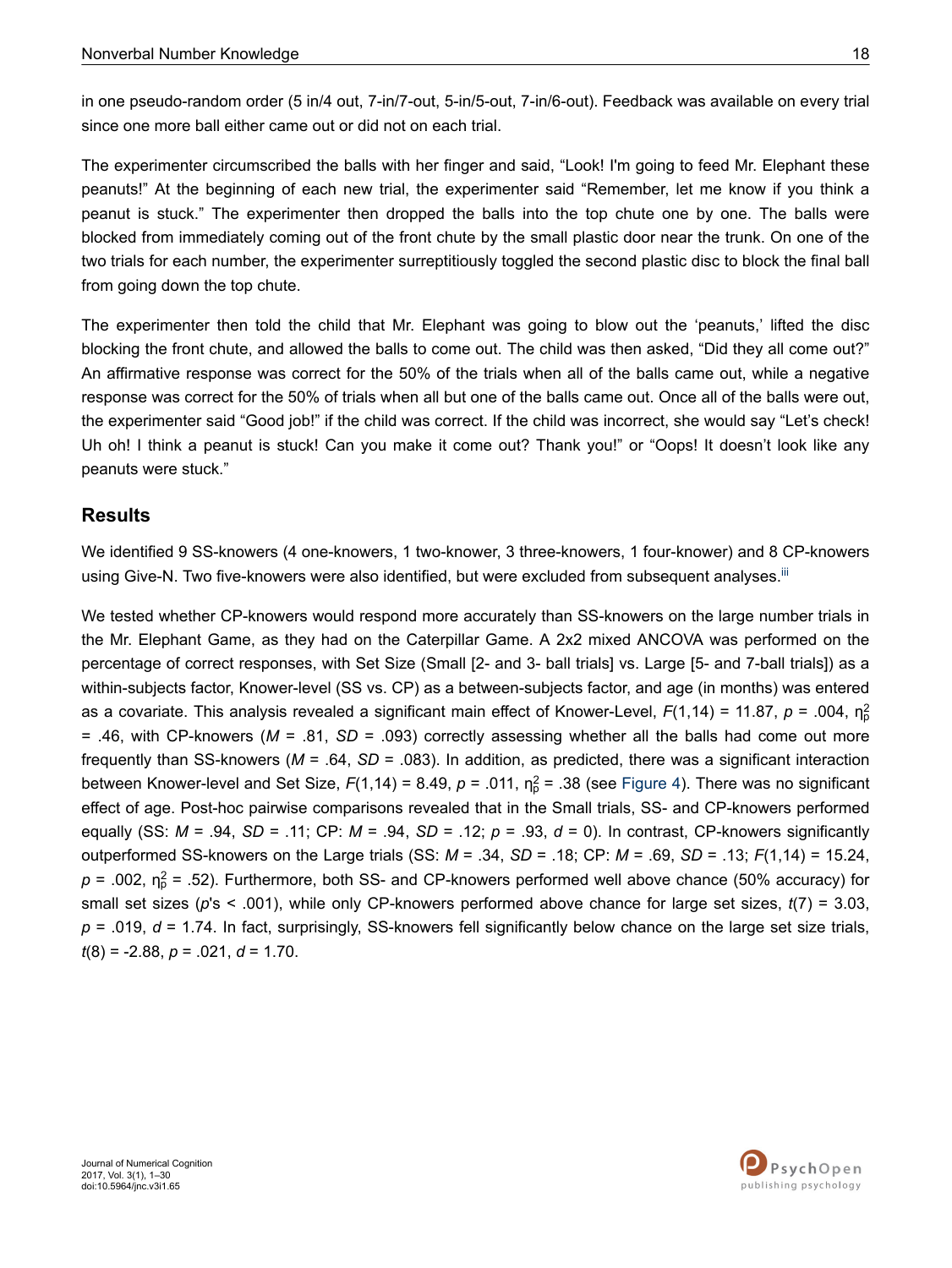<span id="page-18-0"></span>

*Figure 4.* CP- and SS-knowers' performance on small (2 and 3 balls) and large (5 and 7 balls) set sizes in the Mr. Elephant task.

Looking at Table 2, it is clear that both SS- and CP-knowers were more accurate on *N*-1 trials, suggesting that children had an overall tendency to say that something was stuck in Mr. Elephant; nevertheless, CP knowers were more accurate than SS knowers on both trial types (*N* and *N*-1).

Table 2

*Mean (SD) Proportion of Correct Responses for Large Sets, Separated by Empty (5 in/5 out, 7 in/7 out) and Non-Empty (5 in/4 out, 7 in/6 out) Trials*

| <b>Trial Type</b> | <b>SS-Knowers</b> | <b>CP-knowers</b> |
|-------------------|-------------------|-------------------|
| Empty             | .111(.220)        | .500(.378)        |
| One Inside        | .611(.417)        | .813(.372)        |
| $d^1$ (d-prime)   | $-947$            | .878              |

### **Effects of Counting**

Counting behavior was not recorded for all participants, but was available for 4 of the 8 CP-knowers and 7 of the 9 SS-knowers in our sample. No participant counted on every trial, 4 children (2 SS-knowers and 2 CPknowers) counted on at least one trial, and 7 children never counted. Of the two SS-knowers who counted, both counted on two trials, but responded inaccurately. Of the two CP-knowers who counted, one counted on one trial and responded accurately. The other CP-knower counted on two trials, and was accurate on one trial but inaccurate on the other trial.

Including only the children for whom counting behavior was recorded, an ANCOVA with SS/CP knower level as the independent variable, age and counting behavior as covariates, and proportion correct on small and large trials as a repeated measure, revealed a large and significant main effect of SS/CP, F(1,7) = 10.66, *p* = .014, ηβ = 2.26, and a marginal interaction between set size and SS/CP,  $F(1,7)$  = 4.609,  $p$  = .069,  $\eta_p^2$  = .40, and no other significant effects or interactions. Specifically, there was no hint that counting behavior explained the SS/CP difference, because no effect of counting was detected,  $F(1,7) = .034$ ,  $p = .859$ ,  $\eta_p^2 = .005$ . Thus, knower-level, not counting behavior or age, predicted success on the Mr. Elephant task.

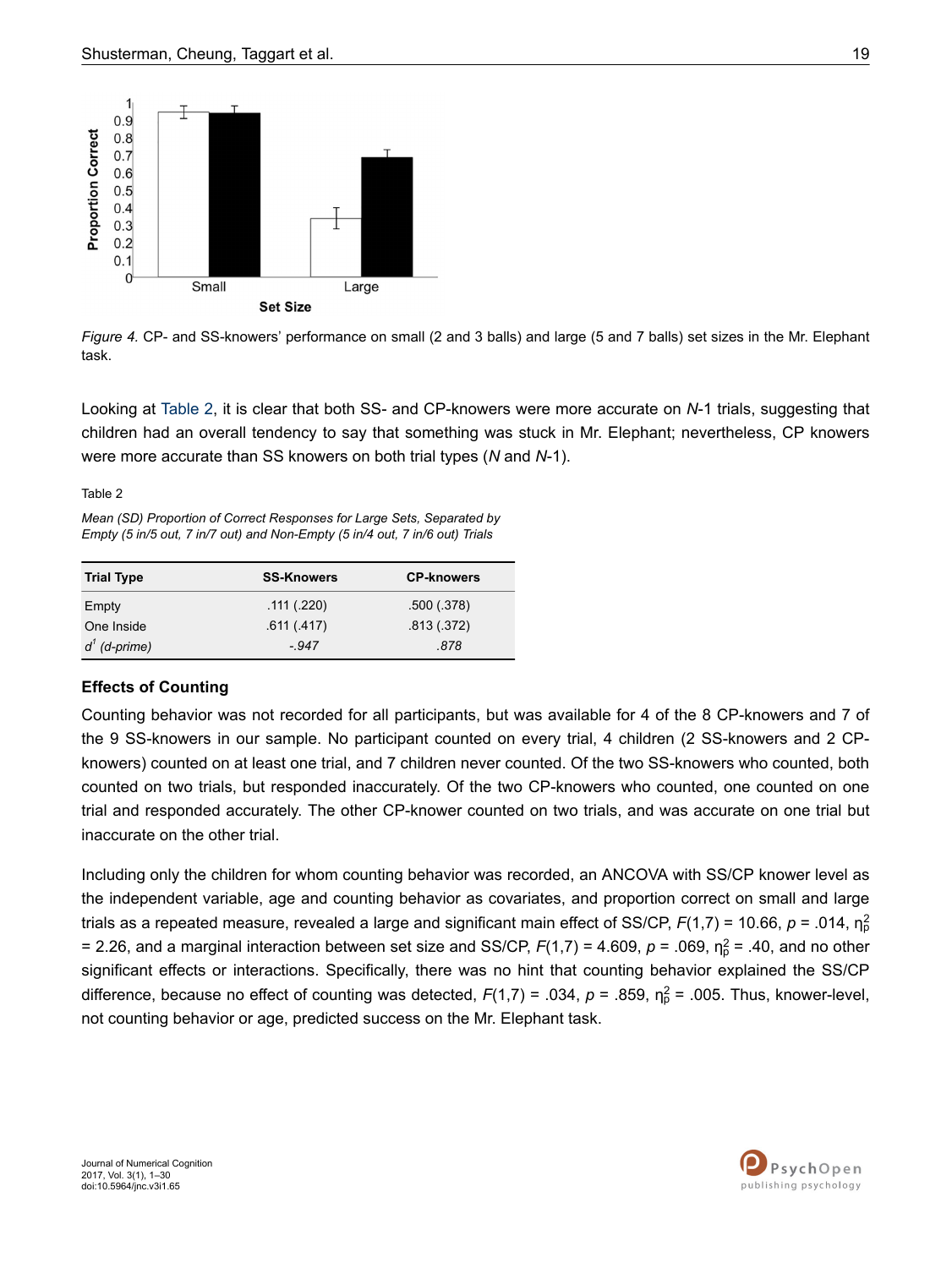## **Discussion**

Experiment 3 replicated and extended the pattern of results from Experiment 1 using a different task. SS- and CP-knowers performed similarly and were highly accurate on a non-verbal number task for smaller numbers (1 to 3), but CP-knowers significantly outperformed SS-knowers for larger numbers (> 4). Using a non-verbal tracking task, we found evidence that understanding the cardinal principle is related to better tracking and memory for large quantities. Specifically, in the Mr. Elephant Game, children were asked to *track one set of items* over a temporal and spatial gap, and to notice whether the complete set was re-established, whereas in the Caterpillar Game, children had to numerically *match* one set of objects (feet) to another set of objects (socks) in *one-to-one correspondence*. Nevertheless, we found the same pattern of results—namely, CPknowers outperform SS-knowers on large number trials.

## **General Discussion**

The current experiments test the relationship between preschool children's knowledge of cardinality and their responses on two non-verbal tasks: numerical matching (Caterpillar Game) and object-tracking (Mr. Elephant Game). The results provide strong support for the hypothesis that verbal counting and nonverbal quantitative reasoning are related in children, and help bring clarity to a conflicted body of findings about the relationship between these skills during development (e.g., [Huntley-Fenner & Cannon, 2000;](#page-26-0) [Mix, 1999a, 1999b;](#page-27-0) [Rousselle,](#page-28-0) [Palmers, & Noël, 2004\)](#page-28-0). Just like adults whose language lacks an integer list ([Flaherty & Senghas, 2011;](#page-25-0) [Frank](#page-25-0) [et al., 2008](#page-25-0); [Spaepen, Coppola, Spelke, Carey, & Goldin-Meadow, 2011](#page-28-0)), children who do not yet understand cardinality exhibit relatively coarse representations of numerical quantity when the quantity to be represented is greater than four—beyond the limit of the parallel individuation system. On small-number trials with set sizes of one, two, and three, SS-knowers performed no differently from CP-knowers, consistent with evidence for a primitive, language-independent cognitive system for representing small exact quantities ([Agrillo, Piffer,](#page-24-0) [Bisazza, & Butterworth, 2012](#page-24-0); [Feigenson, Carey, & Hauser, 2002](#page-25-0); [Starr, Libertus, & Brannon, 2013](#page-28-0)). However, on large-number trials with set sizes between five and nine, CP-knowers were more sensitive to the differences between quantities: In the Caterpillar Game, they brought more socks for larger sets of feet, and the number of socks they brought was closer to the target, and in the Mr. Elephant game, they more accurately identified whether the exact number of hidden objects re-appeared. Thus, mastery of verbal counting was correlated with performance on large, but not small, set sizes.

Three verbal mathematical capacities other than cardinality notably did not relate to performance on the nonverbal tasks. First, counting behavior during the non-verbal Caterpillar Game improved children's performance on the large number trials, but it did not explain the difference in success between SS- and CP-knowers. Second, verbal estimation skill within the CP-knower groups was also unrelated to performance on the Caterpillar Game (note that children were not tested on Fast Cards in Experiment 3). Third, no differences were observed across different levels of SS-knowers (e.g., "one"-knowers, "two"-knowers, etc.), with the caveat that the samples were small; as a group, SS-knowers' performance differed substantially from that of CP-knowers. Thus, after controlling for age, children's mastery of verbal counting—specifically, their understanding of cardinality—was the key predictor of accuracy on a non-verbal numerical matching task.

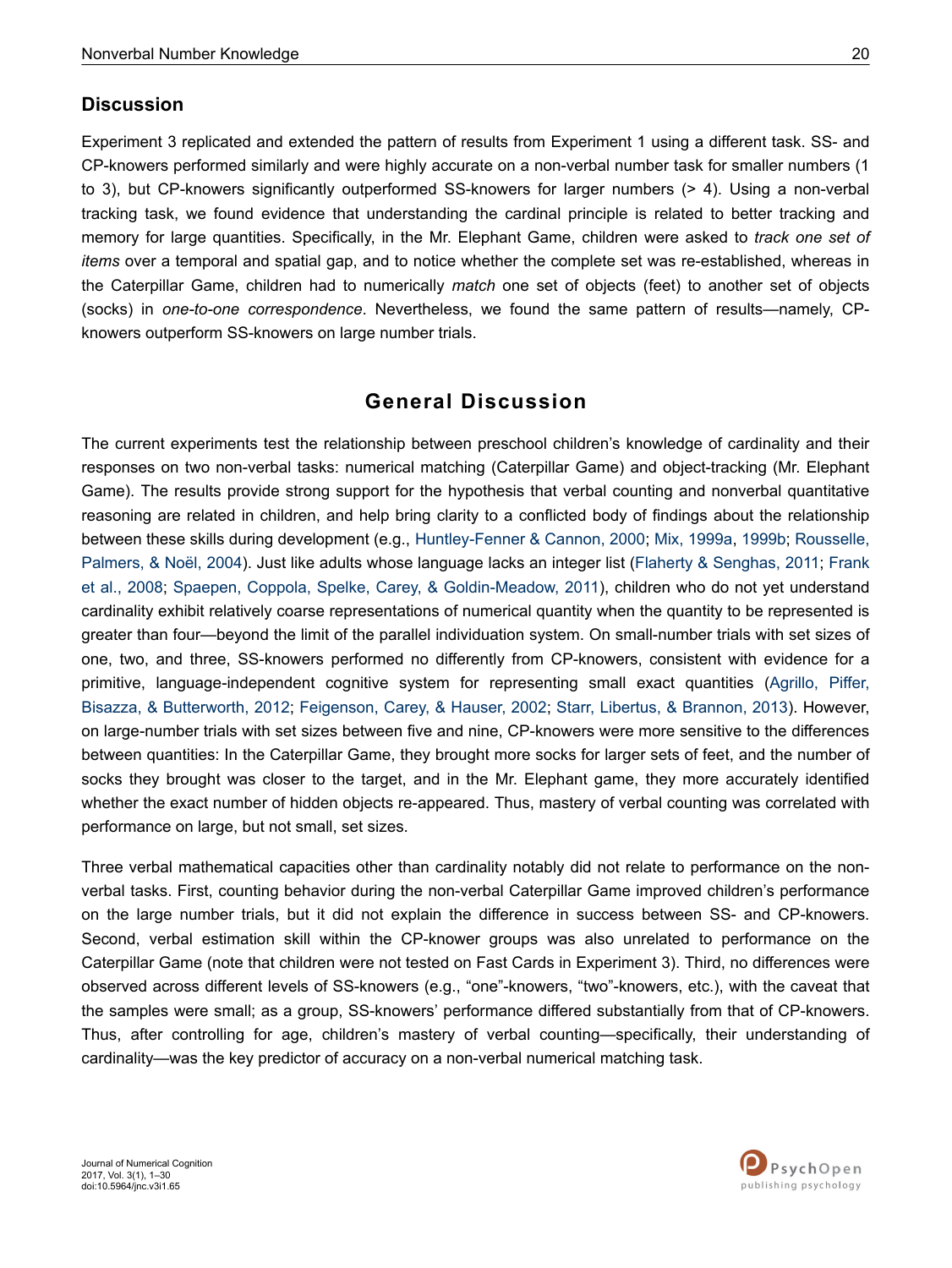The current data establish the relationship between the acquisition of meanings for large numbers and nonverbal processing for quantities and numerals larger than "four." We provide developmental evidence for the cross-cultural finding that knowledge of a meaningful count list is related to more precise non-verbal representation of large numbers ([Flaherty & Senghas, 2011](#page-25-0); [Frank et al., 2008](#page-25-0); [Gordon, 2004](#page-26-0); [Spaepen et al.,](#page-28-0) [2011\)](#page-28-0).

These findings raise two important questions: First, which cognitive systems underlie the observed change in performance on non-verbal tasks, and second, what is the causal mechanism underlying the relationship between verbal and non-verbal numerical knowledge?

Some researchers have argued that the role of number language is to provide a concept of exact number or a "tool for thought" enabling exact number representations ([Frank et al., 2008](#page-25-0)), but this does not seem to be the right explanation for CP-knowers' more precise performance in this study. In the Caterpillar Game, even CPknowers did not use exact representations of quantity to match numbers of socks to feet; rather, they tended to retrieve an approximately correct number of socks. Furthermore, both groups' near-perfect performance on the small set sizes indicates that they understood the task and its specifically numerical demands. Therefore, if CPknowers paid more attention to numerosity, this was not a binary switch between attending or not attending to number: Both groups attended to numerosity in the small number trials, and even CP-knowers failed to engage exact number in the large number trials. Furthermore, when comparing adults from numerate cultures to adults from innumerate cultures, the reason for differences in performance seems clear: The adults in numerate cultures can count, and thus form a stable representation to assist memory for ephemeral events. The children in our study who understood counting, however, did not necessarily deploy it in the service of solving the nonverbal problems. Moreover, the advantage of CP-knowers over SS-knowers held even after taking counting behavior into account. Therefore, our findings suggest a different role of language than a "tool for thought": Acquiring language for numbers might be more deeply related to the cognitive representation of numerical quantity, or the use of these representations in computation, beyond providing an efficient tool for memory.

The observed data are consistent with several possible cognitive systems for non-verbal numerical representations that could support these patterns of performance. One explanation is that CP-knowers have better numerical acuity (e.g., [Chu & Geary, 2015;](#page-25-0) [Shusterman et al., 2016;](#page-28-0) [Wagner & Johnson, 2011\)](#page-29-0), which may help them more accurately encode and reason about the larger set sizes in the non-verbal tasks. This explanation accords with the data in some ways. CP-knowers' responses in the Caterpillar Game demonstrated two characteristics of representations in the ANS: They were approximately but not exactly correct, and their responses exhibited scalar variability (i.e., increasing standard deviations for larger targets). Thus, change in numerical acuity in the ANS could underlie changes in non-verbal numerical problem-solving in the Caterpillar Game.

However, ANS acuity is an unlikely explanation of the CP-knowers' superior performance on the Mr. Elephant Game: The most difficult trials required children to distinguish between outcomes of six and seven balls coming out on the seven-ball trials. This ratio of 1.16 is considered a very difficult discrimination ratio on other tests of numerical acuity in this age group (e.g., [Halberda & Feigenson, 2008](#page-26-0)). It would therefore be surprising if differences in ANS acuity between CP- and SS-knowers drove differential performance on that task.

Differences in PI representations could also plausibly underlie the different performance between CP- and SSknowers. In the Caterpillar Game, because the "feet" were distributed across the two sides of the caterpillar

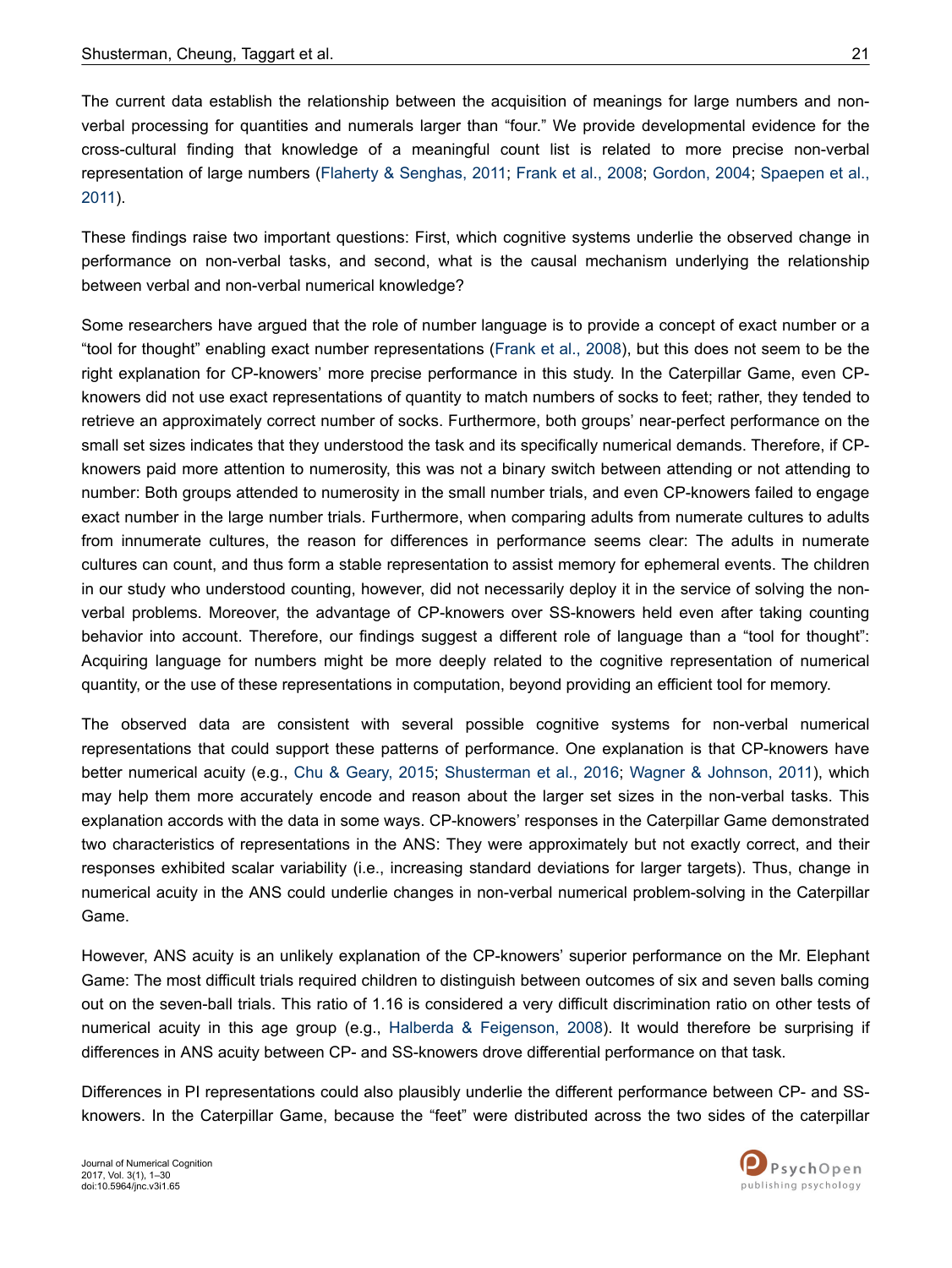"body," children could solve the problem *either* by noting the total set size *or* by noting the set size on each side (e.g., four on one side and five on the other on the nine-footed caterpillar). CP-knowers might have been more likely than SS-knowers to use a chunking strategy, noting the set on each side and combining them in their final response.

The distribution of the feet on either side of the caterpillar might have also affected SS-knowers ability to represent the total numerosity presented. Importantly, it is not the case that SS-knowers simply attended to one side and ignored the other; if they had ignored one side, their responses on the large number sets would have ranged from three (one side of the 6-footed caterpillar) to five (the largest number on one side on any trial, on the 9-footed caterpillar). This was not the case: SS-knowers responded with sets larger than five socks on many of the large number trials, suggesting that they were oriented to the totality of the presented set of feet.

In addition to potentially using the two sides to help break down the task into two 'chunks', CP-knowers might also have been better able to maintain exact representations of the set size on each side. Some research suggests that the set-size limit on PI increases through the preschool years from a set size limit of three in 3 year-olds to four or five in 5-year olds [\(Starkey & Cooper, 1995\)](#page-28-0). This increased capacity could plausibly support children's performance with the seven- and nine-footed caterpillar, where children would have to remember a set of four or five on each side; a less mature system, with a limit of only three objects, would limit children's performance with these larger set sizes. Thus, a small increase in the set-size limit of the PI system could support the observed pattern in the Caterpillar Game.

The results from the Mr. Elephant Game are also consistent with this explanation: CP-knowers were much more likely to correctly assess both five-ball trials, demonstrating a true understanding of five discrete objects. SS-knowers, on the other hand, performed at chance for the sets of five. These observations strengthen the possibility that there is a relationship between an increase in the set-size limit of the PI system (to five) and the timing of children's acquisition of the cardinality principal. With much attention in recent years on the relationship between ANS acuity and symbolic mathematics, developmental change in the PI system has received little attention in recent years but may be important for children's emerging number concepts.

Although it is not considered a cognitive 'system' per se, another possible explanation for the CP-knowers' advantage is enhanced spontaneous focus on numerosity or SFON, a child's tendency to engage with quantities and number in her environment ([Rathé et al., 2016](#page-27-0)). Children who intuitively pay more attention to numerosity in SFON tasks might enter more quickly into skillful counting or might be more motivated to practice counting ([Hannula, Räsänen, & Lehtinen, 2007](#page-26-0)). Individual differences in SFON are consistently related to children's counting skills such as subitizing in the small number range and rote counting in the large number range [\(Batchelor, Inglis, & Gilmore, 2015;](#page-24-0) [Edens & Potter, 2013](#page-25-0); [Hannula & Lehtinen, 2005](#page-26-0); [Hannula et al.,](#page-26-0) [2007](#page-26-0)); furthermore, SFON in 3.5-year-old children is related to higher subsequent mathematical knowledge at ages 5 and 12 ([Hannula & Lehtinen, 2005](#page-26-0); [Hannula-Sormunen, Lehtinen, & Räsänen, 2015\)](#page-26-0). However, the current study differs from previous SFON studies in several important ways. Previous SFON studies have not distinguished performance between children who fully understand cardinality past the number "four" from those who do not. Counting ability is typically evaluated in SFON studies by procedural knowledge (e.g., [Hannula et](#page-26-0) [al., 2007\)](#page-26-0) rather than a generalized understanding of cardinality. Additionally, the SFON tasks themselves typically focus on smaller set sizes (2, 3, or 4) than the ones used here (e.g., [Hannula et al., 2007](#page-26-0)). In some studies, the participants are slightly older and may have already acquired cardinality (e.g., [Batchelor et al.,](#page-24-0)

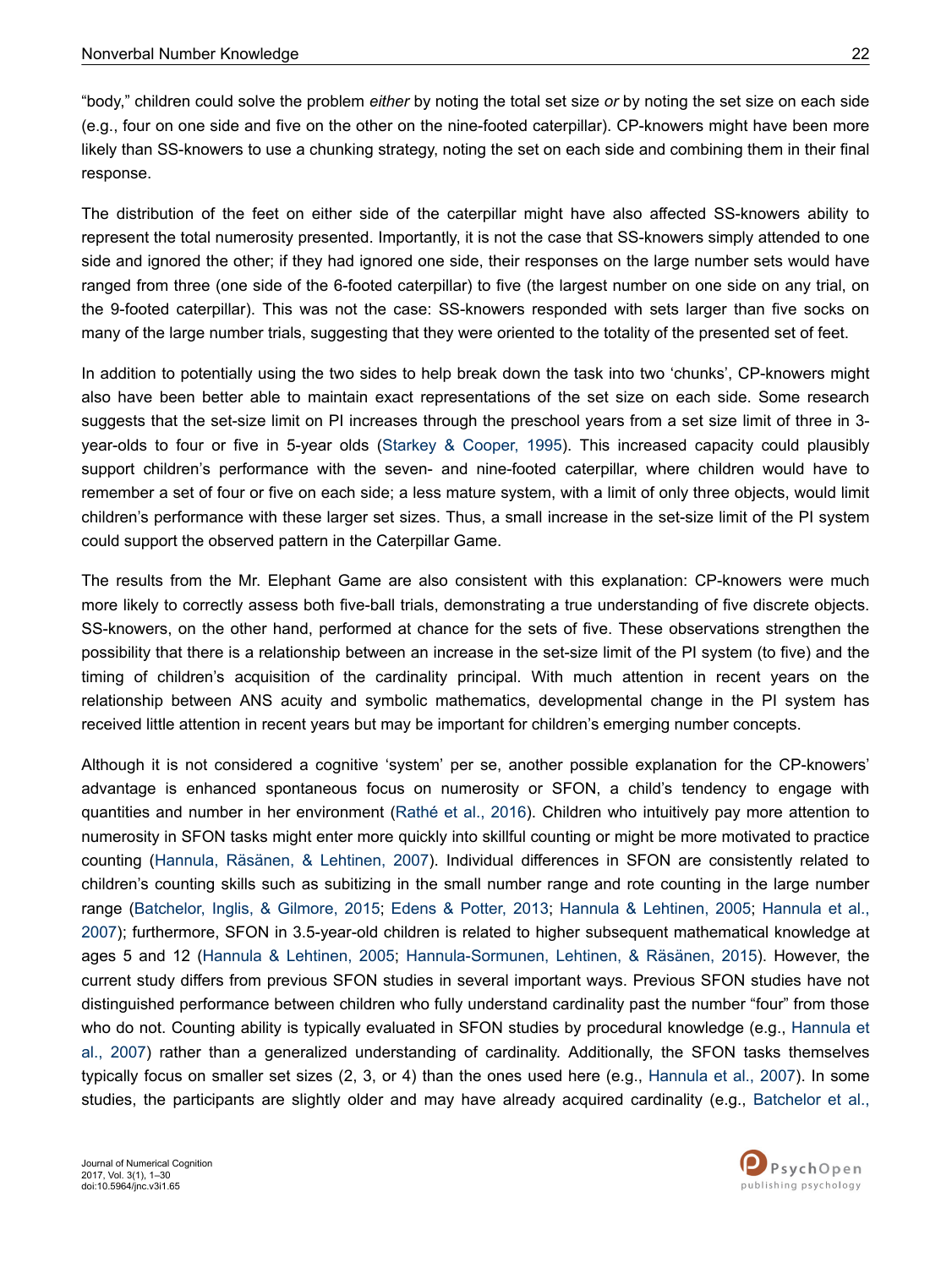[2015](#page-24-0)). Finally, few SFON studies take place in the cultural context of the U.S., where children's early number experiences may meaningfully differ. In short, development of theory related to SFON has enabled novel ways of thinking about the relationship between children's non-verbal enumeration and their verbal counting skills. The current study is the first to explore this relationship between language and thought using the SFON approach with numbers beyond the subitizing range, and to emphasize the conceptual rather than procedural development of counting and cardinality.

Notably, one recent study provides compelling evidence that the sequential-enumeration tasks used in some SFON studies likely draw on ANS representations [\(Sella, Berteletti, Lucangeli, & Zorzi, 2016](#page-28-0)). Nevertheless, SFON tasks should not be taken as a measure of ANS acuity: when guided, 'low-SFON' children can perform these non-verbal tasks at the same level as 'high-SFON' children [\(Hannula & Lehtinen, 2005\)](#page-26-0), showing that SFON reflects children's self-guided attention to numerosity, not their underlying competence in numerical discrimination.

The current findings lend support to arguments for a qualitative shift, or conceptual change, between SS-Knowers and CP-Knowers. Previous research on this transition has focused on children's conceptual change in terms of their construction of a novel representation for numbers—namely, a meaningful count list ([Carey, 2010](#page-25-0); [Sarnecka & Carey, 2008;](#page-28-0) [Slusser & Sarnecka, 2011;](#page-28-0) [Wynn, 1990](#page-29-0), [1992](#page-29-0)). Our findings corroborate the qualitative change by showing that the acquisition of meaningful counting and cardinality is accompanied by additional changes in non-verbal reasoning.

Some previous researchers have argued that there is no semantic induction when children become CPknowers based on the fact that CP-knowers fail to answer many questions about higher numbers within their count list [\(Davidson, Eng, & Barner, 2012](#page-25-0)). They posit that these limitations in CP-knowers' knowledge mean that there is no conceptual change, and no radical discontinuity between numerical representations in SSknowers and those in CP-knowers. The current data argue against this perspective because they highlight a clear discontinuity in non-verbal representations that correlates with the discontinuity in number language. Additional evidence for a discontinuity between SS- and CP-knowers comes from [Sarnecka and Wright \(2013\)](#page-28-0), who demonstrated that CP-knowers, but not SS-knowers, understand the principle of equinumerosity, and from [Shusterman et al. \(2016\)](#page-28-0), who demonstrated in a longitudinal study that children's numerical acuity on a nonverbal dot-discrimination task increases right around the moment when they become CP-knowers. Drawing on all of these findings, we conclude that the transition to CP-knower status does indeed represent a major conceptual shift, and that the induction of cardinality is related to a broad suite of changes in children's representation of quantity, including a dramatic and abrupt increase in its precision.

Of course, there are limits to what children learn when they acquire the cardinal principle. [Davidson et al.](#page-25-0) [\(2012\)](#page-25-0) convincingly demonstrate that CP-knowers do not have stable number meanings 'as high as they can count,' contrary to the original suggestions of Carey, Sarnecka and others ([Sarnecka & Carey, 2008](#page-28-0)) that children 'bootstrap' the meanings of all of the numbers within their count list when they become CP-knowers. Furthermore, children slowly refine the mappings between numerals and representations of quantities in the ANS ([Le Corre & Carey, 2007\)](#page-26-0). The acquisition of cardinality, then, might best be characterized as a 'limited semantic induction' but nevertheless a robust conceptual change. The CP-induction is important because it is in this moment that children acquire their first meanings for higher number words beyond the range of parallel individuation; because they recognize in a new way (i.e., in a way not available to SS-knowers) how the

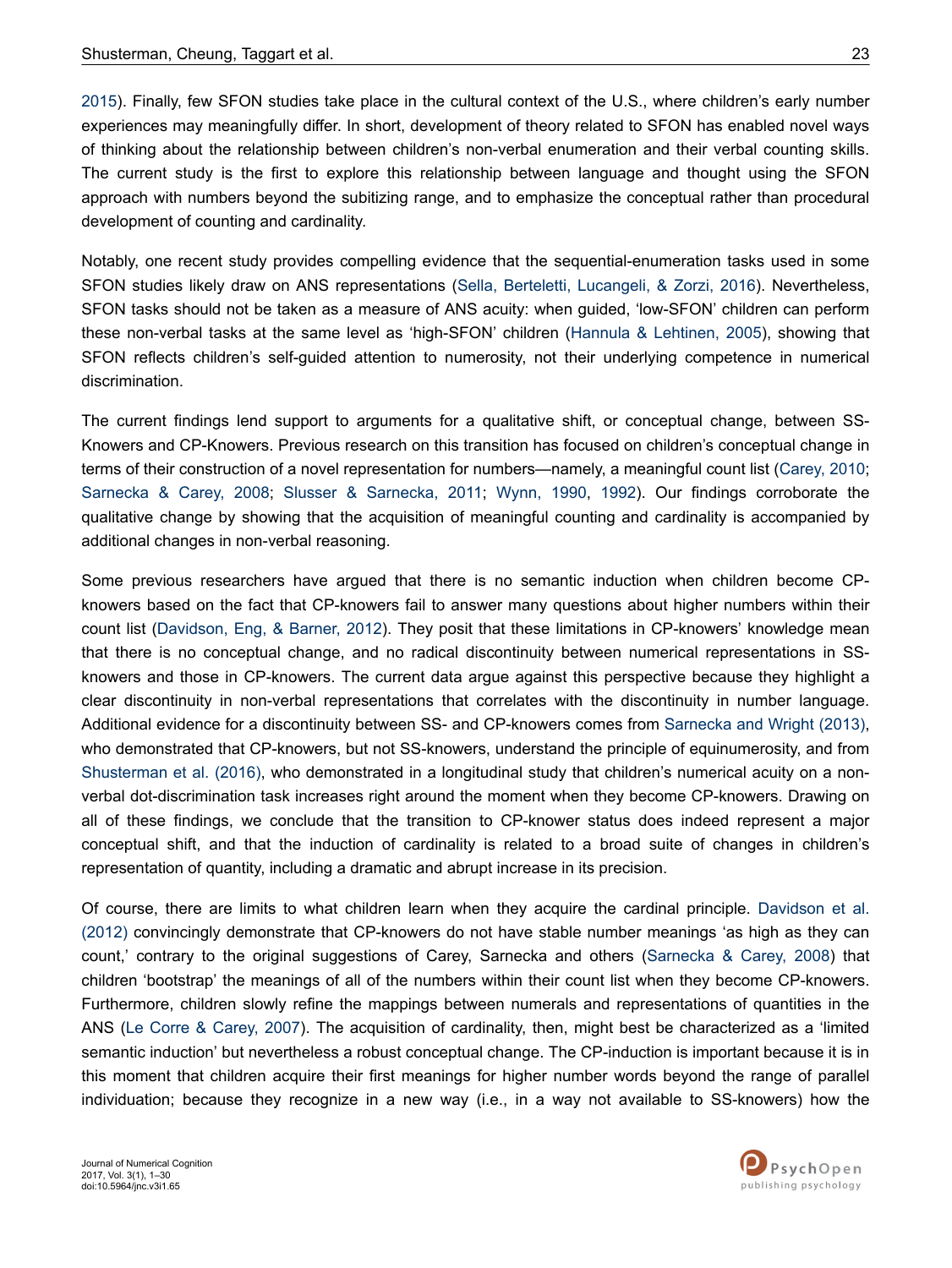structure of the count list imbues numbers with their meanings; and because, as we show here, they exhibit a corresponding shift in the precision of non-verbal representations for those quantities.

An additional parallel between verbal and non-verbal number concepts comes from the 20-footed caterpillar in Experiment 2. On the 20-footed caterpillar, neither group performed very accurately, and CP-knowers responded only marginally more accurately than SS-knowers. This pattern on the non-verbal task parallels the low verbal knowledge of "twenty" in both groups: "Twenty" is essentially an 'unknown' number for some CPknowers and most SS-knowers: Although they may produce it, they often cannot reliably count to it using stable order ([Shusterman & Berkowitz, 2011\)](#page-28-0), and they often cannot generate sets of more than 10 objects in Give-N [\(Shusterman, Cheung, Sarbh, & Taggart, 2015\)](#page-28-0). CP- and SS-knowers' limited verbal meaning for 20 (perhaps as something vague like *a lot*) may be related to their worse performance with this set size on the non-verbal task. Lower familiarity, distinctiveness, or acquired meaning of large number words like "twenty" (and like "five" for SS-knowers) therefore appears to be associated with less accurate performance on non-verbal tasks in which these quantities need to be represented in memory. Even after becoming CP-knowers, children clearly need to learn more about and become more familiar with higher number words. An open question is whether further development of number language, beyond cardinality, correlates with more precise numerical representations in non-verbal tasks.

Finally, we note that this study is correlational, and therefore cannot in itself address causality: Change in core non-verbal number representations may support number language; number language may induce change in cognitive systems involved in non-verbal numerical reasoning; or these changes may co-occur as part of an inter-related set of conceptual shifts. The cross-cultural findings with innumerate people imply that language causally changes the way in which quantities can be represented, and that in the absence of acquiring such language, conceptual representations are not pushed to change. Studies on the development of number concepts under conditions of accelerated language (e.g., with number training) or delayed language (e.g., due to limited access to a native language) will help to tease apart these possibilities.

To summarize, children's acquisition of exact cardinal meanings for large numbers (beyond the PI range) correlates with their performance on numerical problem-solving tasks that require remembering and matching large, exact quantities. In particular, responses to target sets between five and nine were less accurate and more variable in children who had not induced cardinality than in those who had. In contrast, smaller set sizes were handled easily by all children, regardless of knower-level. Performance on the non-verbal tasks did not vary for children at different SS-knower levels, as a function of developing better verbal estimation skills, nor as a function of counting behavior. Our findings accord with reports of close links between symbolic and non-symbolic mathematical competence in children [\(Libertus et al., 2011;](#page-26-0) [Shusterman et al., 2016\)](#page-28-0) and adults [\(Frank et al., 2008](#page-25-0)), and extend this conclusion by demonstrating the same result with two engaging tasks with low task demands.

These findings thus bring some clarity to a previously conflicted body of literature, by showing a distinct relationship between the acquisition of number meanings larger than "four" and non-verbal problem-solving with quantities larger than four. This pattern of results helps to explain why previous studies, which lacked the specific comparison between SS- and CP-knowers on large numbers, did not find hypothesized relationships between verbal and non-verbal number knowledge. These findings open up a new set of questions regarding

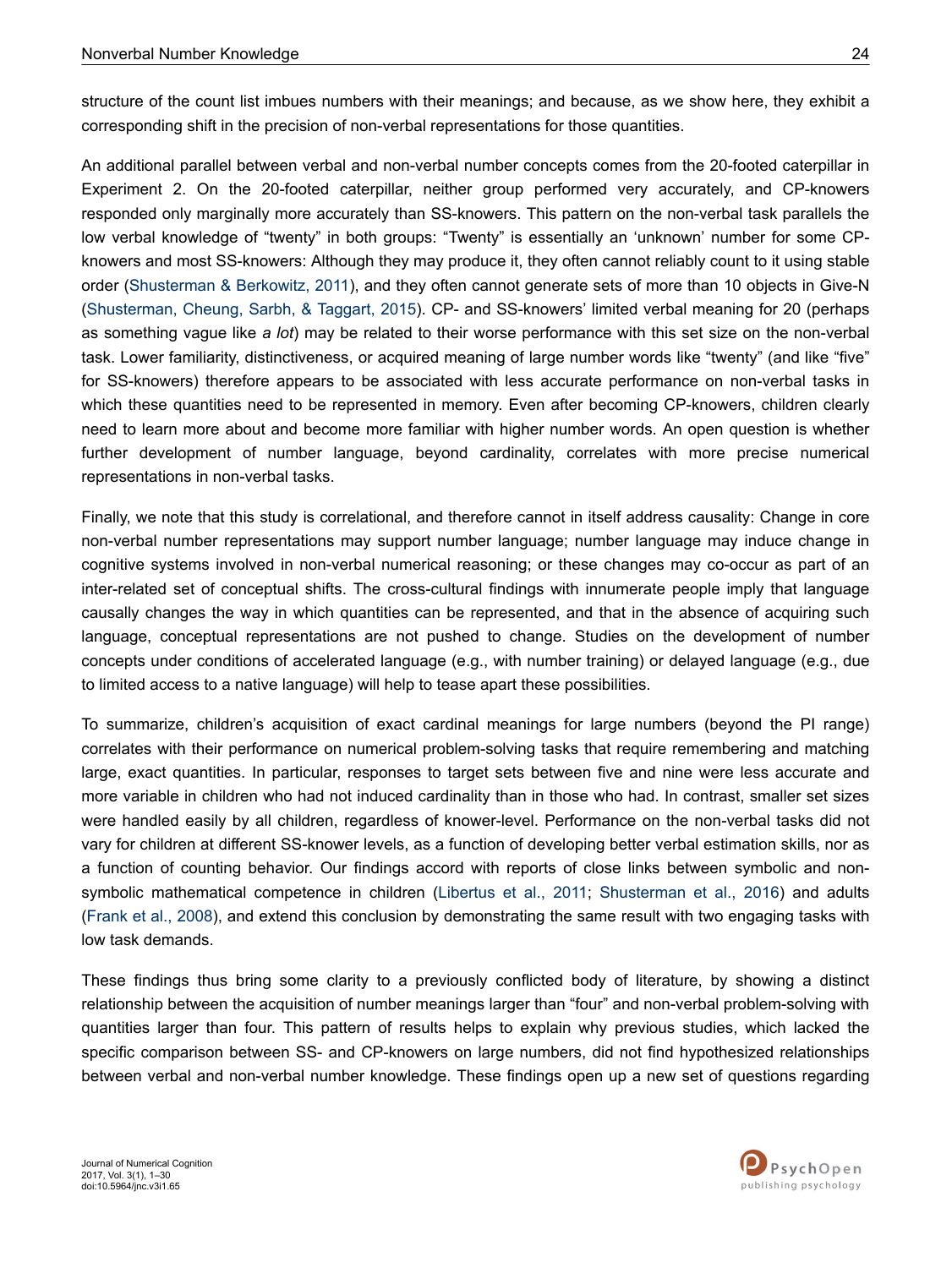<span id="page-24-0"></span>which non-verbal cognitive skills and causal mechanisms underlie the tight link observed between number language and number thought.

### **Notes**

i) Many children brought two socks on the first trial, even though the caterpillar had just one foot, presumably because socks typically come in pairs. They were then asked to return the extra sock, which helped to reinforce the rules of the game.

ii) Given that all children could count up to 8 but not 9 on the Elicited Counting task (*N* = 11), we ran additional analyses excluding trials on the 9-footed caterpillar for children who could only count up to 8. The pattern of results remained almost identical. Thus, the results here include all children.

iii) Given that we had trials using '5' in the Mr. Elephant game, we took a conservative approach and did not analyze performance of the two five-knowers.

## **Funding**

This work was supported by NSF CAREER 0845966 to A.S., NSF 1420196 to A.S, and Wesleyan University.

### **Competing Interests**

The authors have declared that no competing interests exist.

### **Acknowledgments**

We are indebted to the many members of the Wesleyan Cognitive Development Lab who contributed to portions of this project, including Emily Compton, Lisa Drennan, Barry Finder, Kathryn Grogan, Cory Savereid, Andrew Smith, Meghan Duberek, Adèle Borden, Emma Zoloth, and Sarah Edelman. Thank you to Tom Castelli of the Wesleyan Machine Shop for helping to design and build the Mr. Elephant apparatus. We are also grateful to the preschools and families that participated in the studies. We note that some of the data in Experiment 1 was previously reported in a student journal (Bar-David, Compton, Drennan, Finder, Grogan, & Leonard, 2009).

## **References**

- Agrillo, C., Piffer, L., Bisazza, A., & Butterworth, B. (2012). Evidence for two numerical systems that are similar in humans and guppies. *PLOS ONE, 7*(2), Article e31923. doi[:10.1371/journal.pone.0031923](http://doi.org/10.1371/journal.pone.0031923)
- Bar-David, E., Compton, E., Drennan, L., Finder, B., Grogan, K., & Leonard, J. (2009). Nonverbal number knowledge in preschool-age children. *Mind Matters: The Wesleyan Journal of Psychology, 4*, 51-64.
- Barth, H., Kanwisher, N., & Spelke, E. (2003). The construction of large number representations in adults. *Cognition, 86*(3), 201-221. doi:10.1016/S0010-0277(02)00178-6
- Batchelor, S., Inglis, M., & Gilmore, C. (2015). Spontaneous focusing on numerosity and the arithmetic advantage. *Learning and Instruction, 40*, 79-88. doi:[10.1016/j.learninstruc.2015.09.005](http://doi.org/10.1016/j.learninstruc.2015.09.005)
- Brannon, E. M., & Van de Walle, G. A. (2001). The development of ordinal numerical competence in young children. *Cognitive Psychology, 43*(1), 53-81. doi[:10.1006/cogp.2001.0756](http://doi.org/10.1006/cogp.2001.0756)
- Cantrell, L., & Smith, L. B. (2013). Open questions and a proposal: A critical review of the evidence on infant numerical abilities. *Cognition, 128*(3), 331-352. doi:[10.1016/j.cognition.2013.04.008](http://doi.org/10.1016/j.cognition.2013.04.008)

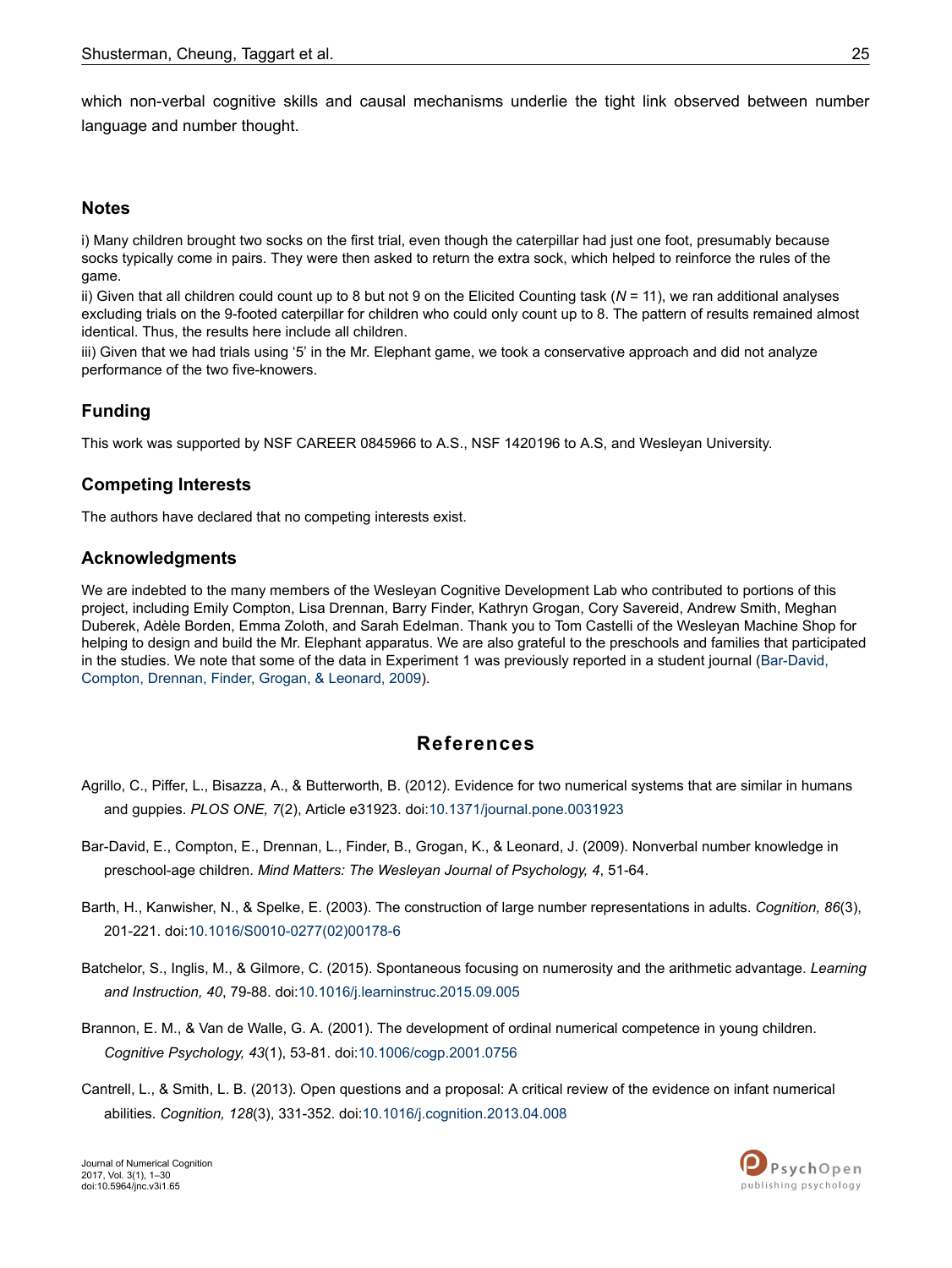- <span id="page-25-0"></span>Carey, S. (2004). Bootstrapping & the origin of concepts. *Daedalus, 133*(1), 59-68. doi[:10.1162/001152604772746701](http://doi.org/10.1162/001152604772746701)
- Carey, S. (2009). Where our number concepts come from. *The Journal of Philosophy, 106*(4), 220-254. doi:[10.5840/jphil2009106418](http://doi.org/10.5840/jphil2009106418)
- Carey, S. (2010). Beyond fast mapping. *Language Learning and Development, 6*(3), 184-205. doi:[10.1080/15475441.2010.484379](http://doi.org/10.1080/15475441.2010.484379)
- Carey, S., & Sarnecka, B. W. (2006). The development of human conceptual representations: A case study. In Y. Munakata & M. H. Johnson (Eds.), *Processes of change in brain and cognitive development: Attention and performance XXI* (pp. 473-496). New York, NY, USA: Oxford University Press.
- Chi, M. T., & Klahr, D. (1975). Span and rate of apprehension in children and adults. *Journal of Experimental Child Psychology, 19*(3), 434-439. doi:10.1016/0022-0965(75)90072-7
- Chu, F. W., & Geary, D. C. (2015). Early numerical foundations of young children's mathematical development. *Journal of Experimental Child Psychology, 132*, 205-212. doi[:10.1016/j.jecp.2015.01.006](http://doi.org/10.1016/j.jecp.2015.01.006)
- Condry, K. F., & Spelke, E. S. (2008). The development of language and abstract concepts: The case of natural number. *Journal of Experimental Psychology: General, 137*(1), 22-38. doi:[10.1037/0096-3445.137.1.22](http://doi.org/10.1037/0096-3445.137.1.22)
- Coubart, A., Izard, V., Spelke, E. S., Marie, J., & Streri, A. (2014). Dissociation between small and large numerosities in newborn infants. *Developmental Science, 17*(1), 11-22. doi[:10.1111/desc.12108](http://doi.org/10.1111/desc.12108)
- Davidson, K., Eng, K., & Barner, D. (2012). Does learning to count involve a semantic induction? *Cognition, 123*, 162-173. doi:[10.1016/j.cognition.2011.12.013](http://doi.org/10.1016/j.cognition.2011.12.013)
- Dehaene, S. (2011). *The number sense: How the mind creates mathematics*. New York, NY, USA: Oxford University Press.
- Edens, K. M., & Potter, E. F. (2013). An exploratory look at the relationships among math skills, motivational factors and activity choice. *Early Childhood Education Journal, 41*(3), 235-243. doi:[10.1007/s10643-012-0540-y](http://doi.org/10.1007/s10643-012-0540-y)
- Feigenson, L., & Carey, S. (2003). Tracking individuals via object-files: Evidence from infants' manual search. *Developmental Science, 6*(5), 568-584. doi[:10.1111/1467-7687.00313](http://doi.org/10.1111/1467-7687.00313)
- Feigenson, L., & Carey, S. (2005). On the limits of infants' quantification of small object arrays. *Cognition, 97*(3), 295-313. doi:[10.1016/j.cognition.2004.09.010](http://doi.org/10.1016/j.cognition.2004.09.010)
- Feigenson, L., Carey, S., & Hauser, M. (2002). The representations underlying infants' choice of more: Object files versus analog magnitudes. *Psychological Science, 13*(2), 150-156. doi[:10.1111/1467-9280.00427](http://doi.org/10.1111/1467-9280.00427)
- Feigenson, L., Dehaene, S., & Spelke, E. (2004). Core systems of number. *Trends in Cognitive Sciences, 8*(7), 307-314. doi:[10.1016/j.tics.2004.05.002](http://doi.org/10.1016/j.tics.2004.05.002)
- Flaherty, M., & Senghas, A. (2011). Numerosity and number signs in deaf Nicaraguan adults. *Cognition, 121*(3), 427-436. doi:[10.1016/j.cognition.2011.07.007](http://doi.org/10.1016/j.cognition.2011.07.007)
- Frank, M. C., Everett, D. L., Fedorenko, E., & Gibson, E. (2008). Number as a cognitive technology: Evidence from Piraha language and cognition. *Cognition, 108*(3), 819-824. doi:[10.1016/j.cognition.2008.04.007](http://doi.org/10.1016/j.cognition.2008.04.007)
- Fuson, K. C. (1988). *Children's counting and concepts of number*. New York, NY, USA: Springer.

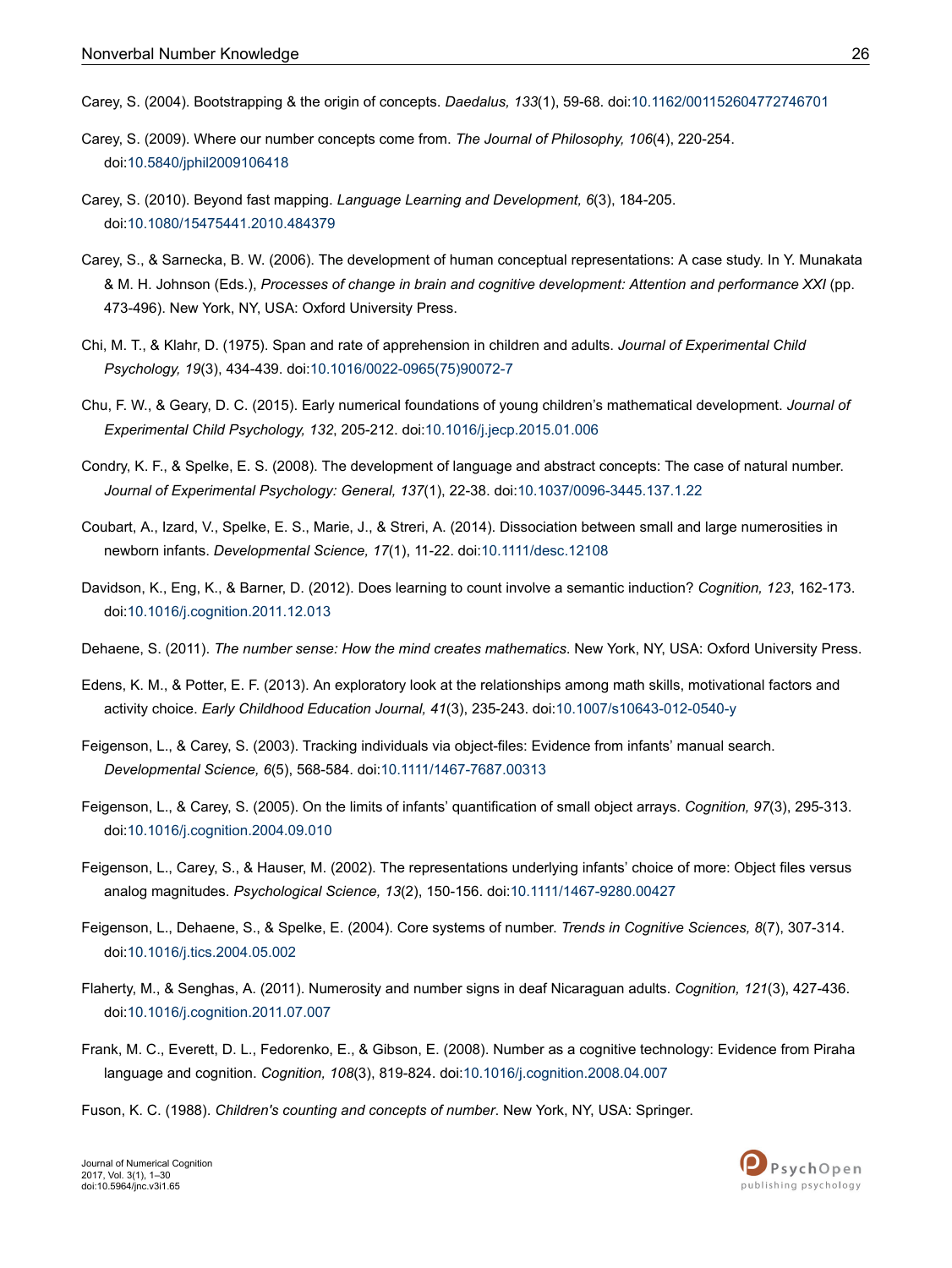- <span id="page-26-0"></span>Gallistel, C. R., & Gelman, R. (1992). Preverbal and verbal counting and computation. *Cognition, 44*(1-2), 43-74. doi:10.1016/0010-0277(92)90050-R
- Gelman, R., & Gallistel, C. R. (1978). *The child's understanding of number*. Cambridge, MA, USA: Harvard University Press.
- Gordon, P. (2004). Numerical cognition without words: Evidence from Amazonia. *Science, 306*(5695), 496-499. doi:[10.1126/science.1094492](http://doi.org/10.1126/science.1094492)
- Halberda, J., & Feigenson, L. (2008). Developmental change in the acuity of the "Number Sense": The approximate number system in 3-, 4-, 5-, and 6-year-olds and adults. *Developmental Psychology, 44*(5), 1457-1465. doi:[10.1037/a0012682](http://doi.org/10.1037/a0012682)
- Hannula, M. M., & Lehtinen, E. (2005). Spontaneous focusing on numerosity and mathematical skills of young children. *Learning and Instruction, 15*(3), 237-256. doi[:10.1016/j.learninstruc.2005.04.005](http://doi.org/10.1016/j.learninstruc.2005.04.005)
- Hannula-Sormunen, M. M., Lehtinen, E., & Räsänen, P. (2015). Preschool children's spontaneous focusing on numerosity, subitizing, and counting skills as predictors of their mathematical performance seven years later at school. *Mathematical Thinking and Learning, 17*(2-3), 155-177. doi:[10.1080/10986065.2015.1016814](http://doi.org/10.1080/10986065.2015.1016814)
- Hannula, M. M., Räsänen, P., & Lehtinen, E. (2007). Development of counting skills: Role of spontaneous focusing on numerosity and subitizing-based enumeration. *Mathematical Thinking and Learning, 9*(1), 51-57. doi:[10.1080/10986060709336605](http://doi.org/10.1080/10986060709336605)
- Hauser, M. D., & Carey, S. (2003). Spontaneous representations of small numbers of objects by rhesus macaques: Examinations of content and format. *Cognitive Psychology, 47*, 367-401. doi:10.1016/S0010-0285(03)00050-1
- Huntley-Fenner, G., & Cannon, E. (2000). Preschooler's magnitude comparisons are mediated by a preverbal analog mechanism. *American Psychological Science, 11*(2), 147-152. doi[:10.1111/1467-9280.00230](http://doi.org/10.1111/1467-9280.00230)
- Le Corre, M., & Carey, S. (2007). One, two, three, four, nothing more: An investigation of the conceptual sources of the verbal counting principles. *Cognition, 105*(2), 395-438. doi[:10.1016/j.cognition.2006.10.005](http://doi.org/10.1016/j.cognition.2006.10.005)
- Le Corre, M., Van de Walle, G., Brannon, E. M., & Carey, S. (2006). Re-visiting the competence/performance debate in the acquisition of the counting principles. *Cognitive Psychology, 52*(2), 130-169. doi:[10.1016/j.cogpsych.2005.07.002](http://doi.org/10.1016/j.cogpsych.2005.07.002)
- Lee, M. D., & Sarnecka, B. W. (2010). A model of knower-level behavior in number concept development. *Cognitive Science, 34*(1), 51-67. doi:[10.1111/j.1551-6709.2009.01063.x](http://doi.org/10.1111/j.1551-6709.2009.01063.x)
- Lee, M. D., & Sarnecka, B. W. (2011). Number-knower levels in young children: Insights from Bayesian modeling. *Cognition, 120*(3), 391-402. doi:[10.1016/j.cognition.2010.10.003](http://doi.org/10.1016/j.cognition.2010.10.003)
- Libertus, M. E., Feigenson, L., & Halberda, J. (2011). Preschool acuity of the approximate number system correlates with school math ability. *Developmental Science, 14*(6), 1292-1300. doi:[10.1111/j.1467-7687.2011.01080.x](http://doi.org/10.1111/j.1467-7687.2011.01080.x)
- Libertus, M. E., Odic, D., & Halberda, J. (2012). Intuitive sense of number correlates with math scores on college-entrance examination. *Acta Psychologica, 141*(3), 373-379. doi:[10.1016/j.actpsy.2012.09.009](http://doi.org/10.1016/j.actpsy.2012.09.009)
- Lipton, J. S., & Spelke, E. S. (2003). Origins of number sense large-number discrimination in human infants. *Psychological Science, 14*(5), 396-401. doi:[10.1111/1467-9280.01453](http://doi.org/10.1111/1467-9280.01453)

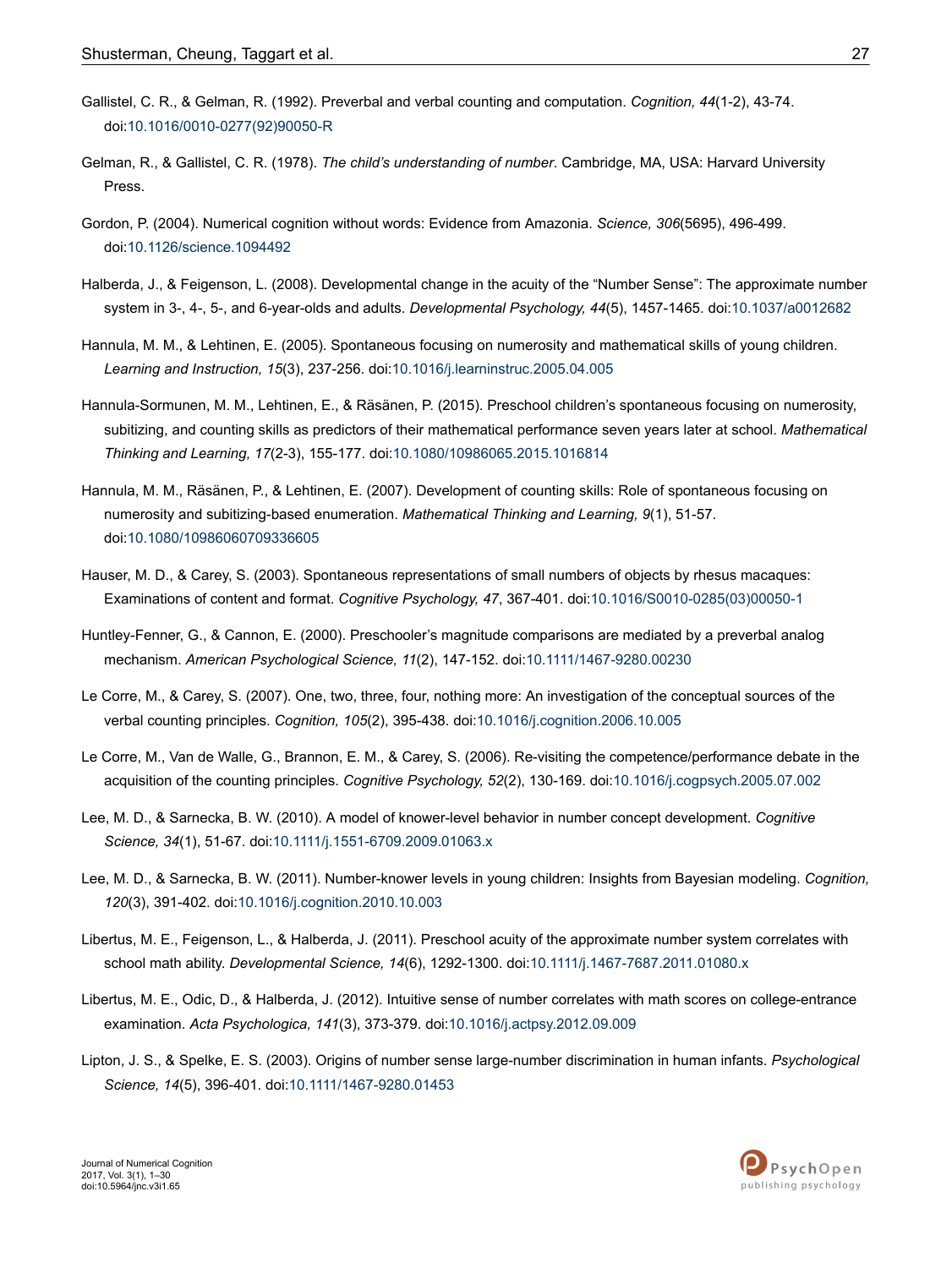- <span id="page-27-0"></span>Lipton, J. S., & Spelke, E. S. (2004). Discrimination of large and small numerosities by human infants. *Infancy, 5*(3), 271-290. doi:[10.1207/s15327078in0503\\_2](http://doi.org/10.1207/s15327078in0503_2)
- Mazzocco, M. M., Feigenson, L., & Halberda, J. (2011). Preschoolers' precision of the approximate number system predicts later school mathematics performance. *PLOS ONE, 6*(9), Article e23749. doi:[10.1371/journal.pone.0023749](http://doi.org/10.1371/journal.pone.0023749)
- McMullen, J. A., Hannula-Sormunen, M. M., & Lehtinen, E. (2013). Young children's recognition of quantitative relations in mathematically unspecified settings. *The Journal of Mathematical Behavior, 32*(3), 450-460. doi:[10.1016/j.jmathb.2013.06.001](http://doi.org/10.1016/j.jmathb.2013.06.001)
- McMullen, J. A., Hannula-Sormunen, M. M., & Lehtinen, E. (2014). Spontaneous focusing on quantitative relations in the development of children's fraction knowledge. *Cognition and Instruction, 32*(2), 198-218. doi:[10.1080/07370008.2014.887085](http://doi.org/10.1080/07370008.2014.887085)
- Mix, K. S. (1999a). Similarity and numerical equivalence: Appearances count. *Cognitive Development, 14*(2), 269-297. doi:10.1016/S0885-2014(99)00005-2
- Mix, K. S. (1999b). Preschoolers' recognition of numerical equivalence: Sequential sets. *Journal of Experimental Child Psychology, 74*(4), 309-332. doi[:10.1006/jecp.1999.2533](http://doi.org/10.1006/jecp.1999.2533)
- Mix, K. S. (2008a). Children's equivalence judgments: Crossmapping effects. *Cognitive Development, 23*, 191-203. doi:[10.1016/j.cogdev.2007.03.001](http://doi.org/10.1016/j.cogdev.2007.03.001)
- Mix, K. S. (2008b). Surface similarity and label knowledge impact early numerical comparisons. *British Journal of Developmental Psychology, 26*, 13-32. doi:[10.1348/026151007X189109](http://doi.org/10.1348/026151007X189109)
- Mix, K. S., Huttenlocher, J., & Levine, S. C. (1996). Do preschool children recognize auditory-visual numerical correspondences? *Child Development, 67*, 1592-1608. doi[:10.2307/1131720](http://doi.org/10.2307/1131720)
- Negen, J., & Sarnecka, B. W. (2010). Analogue magnitudes and knower-levels: Re-visiting the variability argument. In S. Ohlsson & R. Catrambone (Eds.), *Proceedings of the 32nd Annual Conference of the Cognitive Science Society* (pp. 1252-1257). Austin, TX, USA: Cognitive Science Society.
- Odic, D., Le Corre, M., & Halberda, J. (2015). Children's mappings between number words and the approximate number system. *Cognition, 138*, 102-121. doi[:10.1016/j.cognition.2015.01.008](http://doi.org/10.1016/j.cognition.2015.01.008)
- O'Hearn, K., Hoffman, J. E., & Landau, B. (2011). Small subitizing range in people with Williams syndrome. *Visual Cognition, 19*(3), 289-312. doi:[10.1080/13506285.2010.535994](http://doi.org/10.1080/13506285.2010.535994)
- Piazza, M., Pinel, P., LeBihan, D., & Dehaene, S. (2007). A magnitude code common to numerosities and number symbols in human intraparietal cortex. *Neuron, 53*, 293-305. doi:[10.1016/j.neuron.2006.11.022](http://doi.org/10.1016/j.neuron.2006.11.022)
- Pica, P., Lemer, C., Izard, V., & Dehaene, S. (2004). Exact and approximate arithmetic in an Amazonian Indigene group. *Science, 306*(5695), 499-503. doi:[10.1126/science.1102085](http://doi.org/10.1126/science.1102085)
- Rathé, S., Torbeyns, J., Hannula-Sormunen, M. M., De Smedt, B., & Verschaffel, L. (2016). Spontaneous focusing on numerosity: A review of recent research. *Mediterranean Journal for Research in Mathematics Education, 15*, 1-25.
- Ross-Sheehy, S., Oakes, L. M., & Luck, S. J. (2003). The development of visual short-term memory capacity in infants. *Child Development, 74*(6), 1807-1822. doi:[10.1046/j.1467-8624.2003.00639.x](http://doi.org/10.1046/j.1467-8624.2003.00639.x)

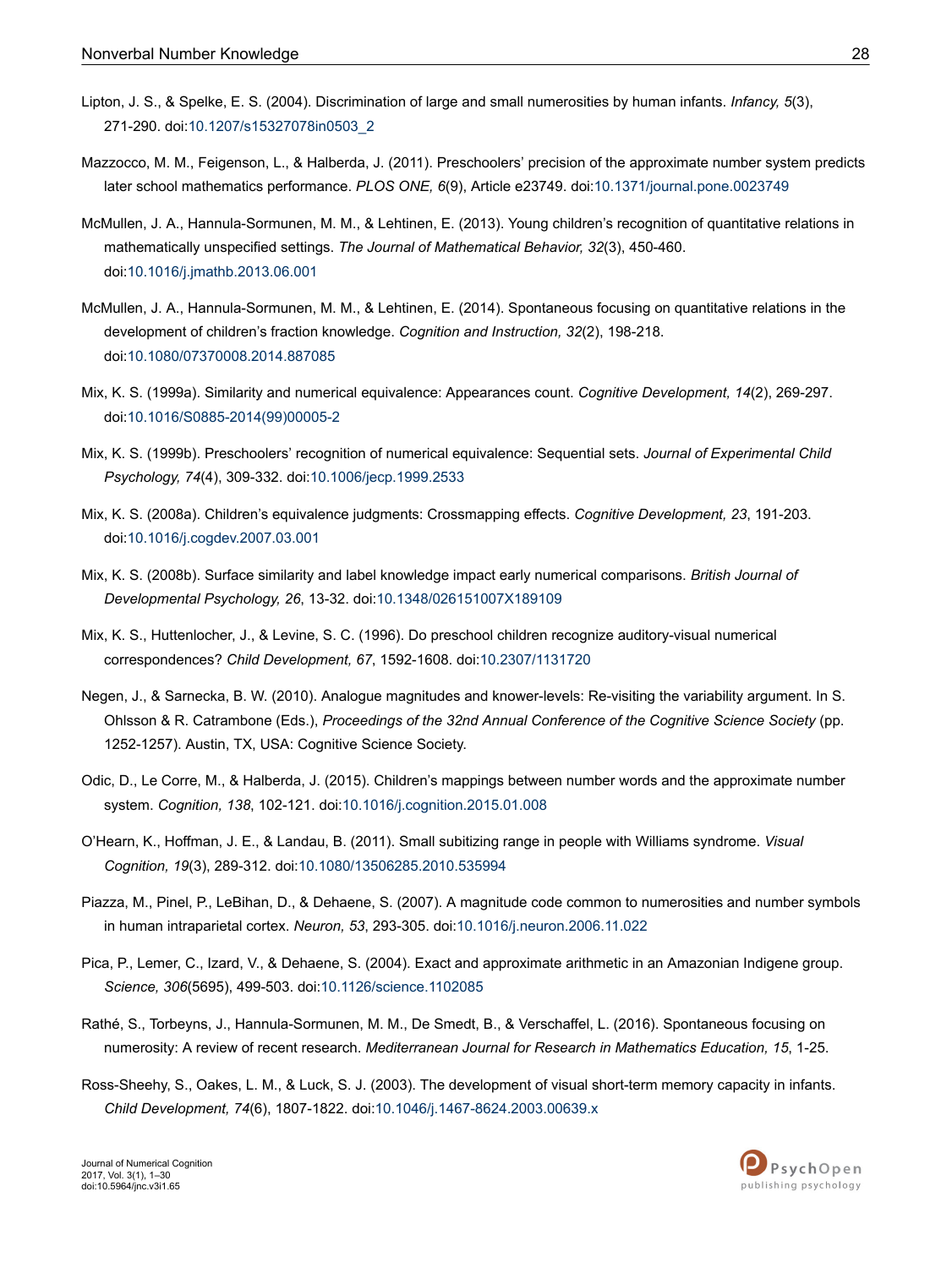- <span id="page-28-0"></span>Rousselle, L., Palmers, E., & Noël, M. P. (2004). Magnitude comparison in preschoolers: What counts? Influence of perceptual variables. *Journal of Experimental Child Psychology, 87*(1), 57-84. doi:[10.1016/j.jecp.2003.10.005](http://doi.org/10.1016/j.jecp.2003.10.005)
- Sarnecka, B. W., & Carey, S. (2008). How counting represents number: What children must learn and when they learn it. *Cognition, 108*(3), 662-674. doi:[10.1016/j.cognition.2008.05.007](http://doi.org/10.1016/j.cognition.2008.05.007)
- Sarnecka, B. W., & Lee, M. D. (2009). Levels of number knowledge during early childhood. *Journal of Experimental Child Psychology, 103*(3), 325-337. doi[:10.1016/j.jecp.2009.02.007](http://doi.org/10.1016/j.jecp.2009.02.007)
- Sarnecka, B. W., & Wright, C. E. (2013). The idea of an exact number: Children's understanding of cardinality and equinumerosity. *Cognitive Science, 37*(8), 1493-1506. doi[:10.1111/cogs.12043](http://doi.org/10.1111/cogs.12043)
- Sasanguie, D., Göbel, S. M., Moll, K., Smets, K., & Reynvoet, B. (2013). Approximate number sense, symbolic number processing, or number–space mappings: What underlies mathematics achievement? *Journal of Experimental Child Psychology, 114*(3), 418-431. doi[:10.1016/j.jecp.2012.10.012](http://doi.org/10.1016/j.jecp.2012.10.012)
- Schaeffer, B., Eggleston, V. H., & Scott, J. L. (1974). Number development in young children. *Cognitive Psychology, 6*, 357-379. doi:10.1016/0010-0285(74)90017-6
- Sella, F., Berteletti, I., Lucangeli, D., & Zorzi, M. (2016). Spontaneous non-verbal counting in toddlers. *Developmental Science, 19*(2), 329-337. doi:[10.1111/desc.12299](http://doi.org/10.1111/desc.12299)
- Shusterman, A., & Berkowitz, T. (2011). The development of number concepts in oral-deaf preschoolers. Poster presented at the Biennial Meeting of the Cognitive Development Society, Philadelphia, PA, USA.
- Shusterman, A., Cheung, P., Sarbh, S., & Taggart, J. (2015). *Limitations in children's induction of the cardinality principle: Evidence from the Give-N task with larger quantities.* Poster presented at the Cognitive Development Society, Columbus, OH, USA.
- Shusterman, A., Slusser, E., Halberda, J., & Odic, D. (2016). Acquisition of the cardinal principle coincides with improvement in approximate number system acuity in preschoolers. *PLOS ONE, 11*(4), Article e0153072. doi:[10.1371/journal.pone.0153072](http://doi.org/10.1371/journal.pone.0153072)
- Slusser, E. B., & Sarnecka, B. W. (2011). Find the picture of eight turtles: A link between children's counting and their knowledge of number-word semantics. *Journal of Experimental Child Psychology, 110*, 38-51. doi:[10.1016/j.jecp.2011.03.006](http://doi.org/10.1016/j.jecp.2011.03.006)
- Spaepen, E., Coppola, M., Spelke, E. S., Carey, S. E., & Goldin-Meadow, S. (2011). Number without a language model. *Proceedings of the National Academy of Sciences of the United States of America, 108*(8), 3163-3168. doi:[10.1073/pnas.1015975108](http://doi.org/10.1073/pnas.1015975108)
- Starkey, P., & Cooper, R. G. (1980). Perception of numbers by human infants. *Science, 210*(4473), 1033-1035. doi:[10.1126/science.7434014](http://doi.org/10.1126/science.7434014)
- Starkey, P., & Cooper, R. G. (1995). The development of subitizing in young children. *British Journal of Developmental Psychology, 13*(4), 399-420. doi[:10.1111/j.2044-835X.1995.tb00688.x](http://doi.org/10.1111/j.2044-835X.1995.tb00688.x)
- Starr, A., Libertus, M. E., & Brannon, E. M. (2013). Infants show ratio-dependent number discrimination regardless of set size. *Infancy, 18*(6), 927-941. doi[:10.1111/infa.12008](http://doi.org/10.1111/infa.12008)